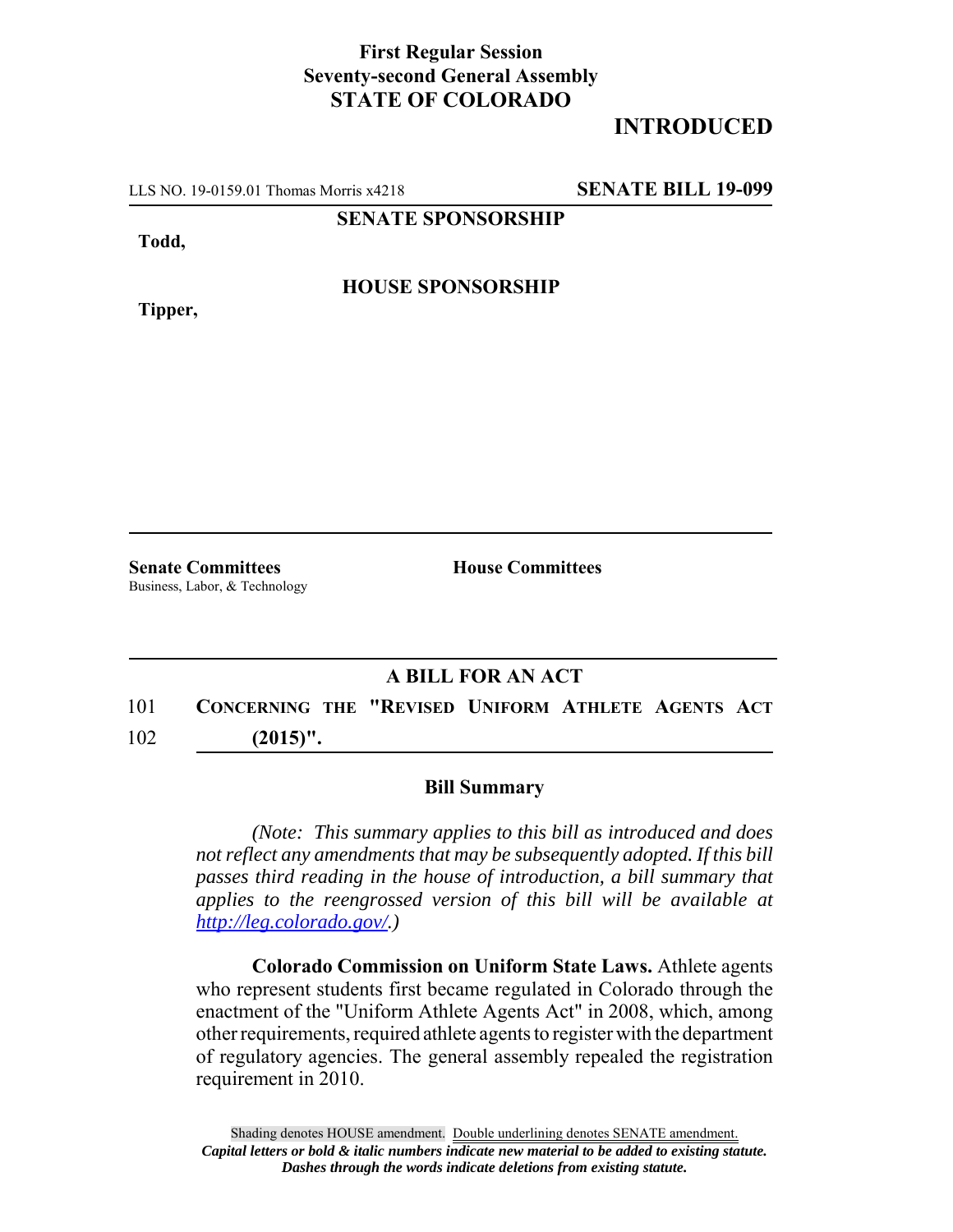The bill enacts the "Revised Uniform Athlete Agents Act (2015)", drafted by the National Conference of Commissioners on Uniform State Laws. The revised act establishes new provisions for registration and renewal of registration for athlete agents, to be administered by the secretary of state. The revised act is subject to sunset review in 2026 and repeals in 2027 if not continued by bill.

| $\mathbf{1}$   | Be it enacted by the General Assembly of the State of Colorado:     |
|----------------|---------------------------------------------------------------------|
| $\overline{2}$ | <b>SECTION 1.</b> In Colorado Revised Statutes, repeal and reenact, |
| 3              | with amendments, part 2 of article 16 of title 23 as follows:       |
| 4              | PART <sub>2</sub>                                                   |
| 5              | REVISED UNIFORM ATHLETE AGENTS ACT (2015)                           |
| 6              | 23-16-201. Short title. THE SHORT TITLE OF THIS PART 2 IS THE       |
| 7              | "REVISED UNIFORM ATHLETE AGENTS ACT (2015)".                        |
| 8              | 23-16-202. Definitions. As USED IN THIS PART 2, UNLESS THE          |
| 9              | <b>CONTEXT OTHERWISE REQUIRES:</b>                                  |
| 10             | (1) "AGENCY CONTRACT" MEANS AN AGREEMENT IN WHICH A                 |
| 11             | STUDENT ATHLETE AUTHORIZES A PERSON TO NEGOTIATE OR SOLICIT ON      |
| 12             | BEHALF OF THE STUDENT ATHLETE A PROFESSIONAL-SPORTS-SERVICES        |
| 13             | CONTRACT OR AN ENDORSEMENT CONTRACT.                                |
| 14             | (2) "ATHLETE AGENT":                                                |
| 15             | (a) MEANS AN INDIVIDUAL, WHETHER OR NOT REGISTERED UNDER            |
| 16             | THIS PART 2, WHO:                                                   |
| 17             | (I) DIRECTLY OR INDIRECTLY RECRUITS OR SOLICITS A STUDENT           |
| 18             | ATHLETE TO ENTER INTO AN AGENCY CONTRACT OR, FOR COMPENSATION,      |
| 19             | PROCURES EMPLOYMENT OR OFFERS, PROMISES, ATTEMPTS, OR               |
| 20             | NEGOTIATES TO OBTAIN EMPLOYMENT FOR A STUDENT ATHLETE AS A          |
| 21             | PROFESSIONAL ATHLETE OR MEMBER OF A PROFESSIONAL SPORTS TEAM OR     |
| 22             | ORGANIZATION;                                                       |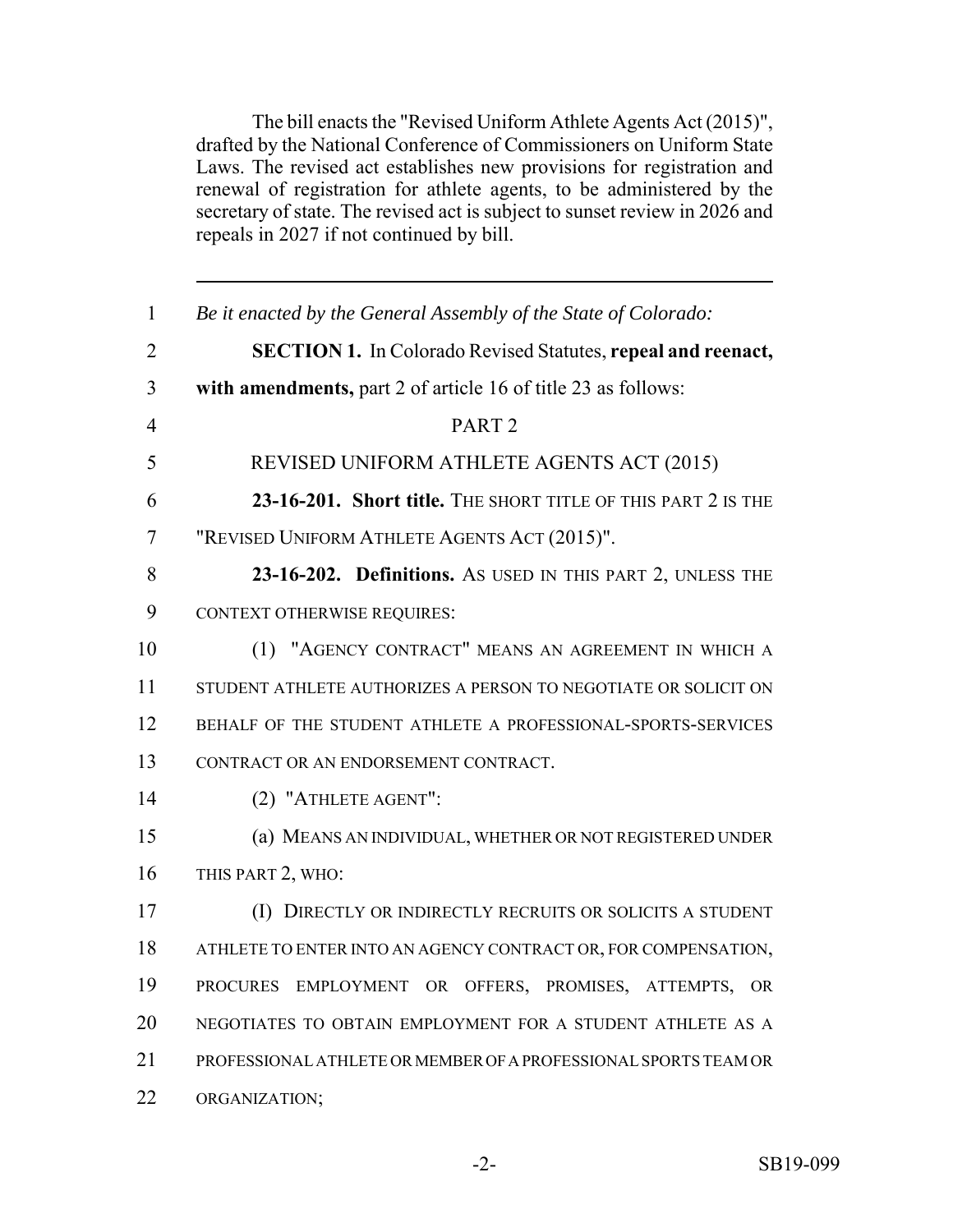(II) FOR COMPENSATION OR IN ANTICIPATION OF COMPENSATION RELATED TO A STUDENT ATHLETE'S PARTICIPATION IN ATHLETICS:

 (A) SERVES THE STUDENT ATHLETE IN AN ADVISORY CAPACITY ON A MATTER RELATED TO FINANCES, BUSINESS PURSUITS, OR CAREER MANAGEMENT DECISIONS, UNLESS THE INDIVIDUAL IS AN EMPLOYEE OF AN EDUCATIONAL INSTITUTION AND IS ACTING EXCLUSIVELY AS AN EMPLOYEE OF THE INSTITUTION FOR THE BENEFIT OF THE INSTITUTION; OR

 (B) MANAGES THE BUSINESS AFFAIRS OF THE STUDENT ATHLETE BY PROVIDING ASSISTANCE WITH BILLS, PAYMENTS, CONTRACTS, OR TAXES; OR

 (III) IN ANTICIPATION OF REPRESENTING A STUDENT ATHLETE FOR A PURPOSE RELATED TO THE STUDENT ATHLETE'S PARTICIPATION IN ATHLETICS:

 (A) GIVES CONSIDERATION TO THE STUDENT ATHLETE OR ANOTHER PERSON;

 (B) SERVES THE STUDENT ATHLETE IN AN ADVISORY CAPACITY ON A MATTER RELATED TO FINANCES, BUSINESS PURSUITS, OR CAREER MANAGEMENT DECISIONS; OR

 (C) MANAGES THE BUSINESS AFFAIRS OF THE STUDENT ATHLETE BY PROVIDING ASSISTANCE WITH BILLS, PAYMENTS, CONTRACTS, OR TAXES; BUT

(b) DOES NOT INCLUDE AN INDIVIDUAL WHO:

 (I) ACTS SOLELY ON BEHALF OF A PROFESSIONAL SPORTS TEAM OR ORGANIZATION; OR

 (II) IS A LICENSED, REGISTERED, OR CERTIFIED PROFESSIONAL AND OFFERS OR PROVIDES SERVICES TO A STUDENT ATHLETE THAT ARE CUSTOMARILY PROVIDED BY MEMBERS OF THE PROFESSION, UNLESS THE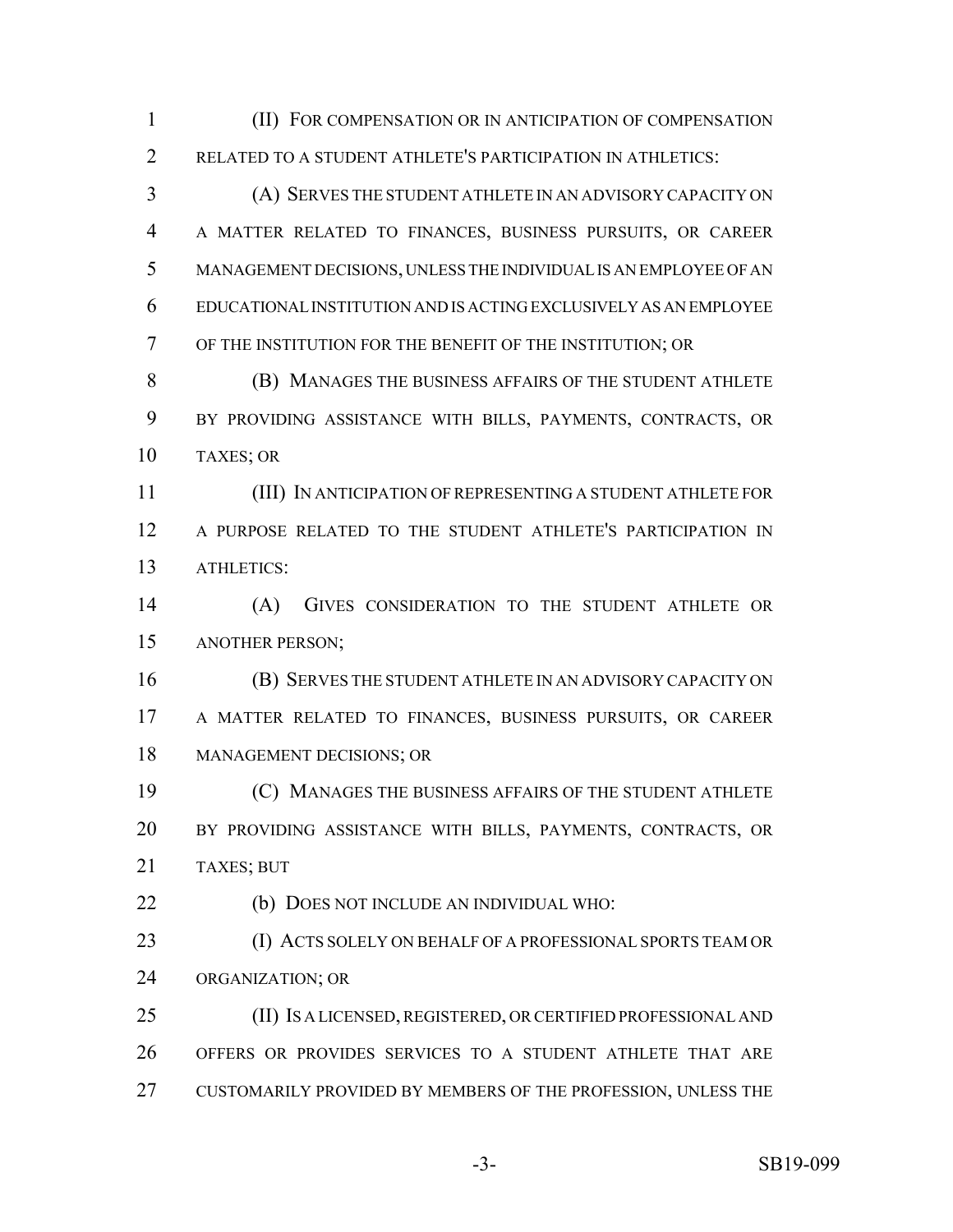INDIVIDUAL:

 (A) ALSO RECRUITS OR SOLICITS THE STUDENT ATHLETE TO ENTER INTO AN AGENCY CONTRACT;

 (B) ALSO, FOR COMPENSATION, PROCURES EMPLOYMENT OR OFFERS, PROMISES, ATTEMPTS, OR NEGOTIATES TO OBTAIN EMPLOYMENT FOR THE ATHLETE AS A PROFESSIONAL ATHLETE OR MEMBER OF A PROFESSIONAL SPORTS TEAM OR ORGANIZATION; OR

8 (C) RECEIVES CONSIDERATION FOR PROVIDING THE SERVICES, WHICH CONSIDERATION IS CALCULATED USING A DIFFERENT METHOD THAN FOR AN INDIVIDUAL WHO IS NOT A STUDENT ATHLETE.

 (3) "ATHLETIC DIRECTOR" MEANS THE INDIVIDUAL RESPONSIBLE FOR ADMINISTERING THE OVERALL ATHLETIC PROGRAM OF AN EDUCATIONAL INSTITUTION OR, IF AN EDUCATIONAL INSTITUTION HAS SEPARATELY ADMINISTERED ATHLETIC PROGRAMS FOR MALE STUDENTS AND FEMALE STUDENTS, THE ATHLETIC PROGRAM FOR MALES OR THE ATHLETIC PROGRAM FOR FEMALES, AS APPROPRIATE.

 (4) "EDUCATIONAL INSTITUTION" MEANS A PUBLIC OR PRIVATE ELEMENTARY SCHOOL, SECONDARY SCHOOL, TECHNICAL OR VOCATIONAL SCHOOL, COMMUNITY COLLEGE, COLLEGE, OR UNIVERSITY.

 (5) "ENDORSEMENT CONTRACT" MEANS AN AGREEMENT UNDER WHICH A STUDENT ATHLETE IS EMPLOYED OR RECEIVES CONSIDERATION TO USE ON BEHALF OF THE OTHER PARTY ANY VALUE THAT THE STUDENT ATHLETE MAY HAVE BECAUSE OF PUBLICITY, REPUTATION, FOLLOWING, OR FAME OBTAINED BECAUSE OF ATHLETIC ABILITY OR PERFORMANCE.

 (6) "ENROLLED" MEANS REGISTERED FOR COURSES AND ATTENDING ATHLETIC PRACTICE OR CLASS. "ENROLLS" HAS A CORRESPONDING MEANING.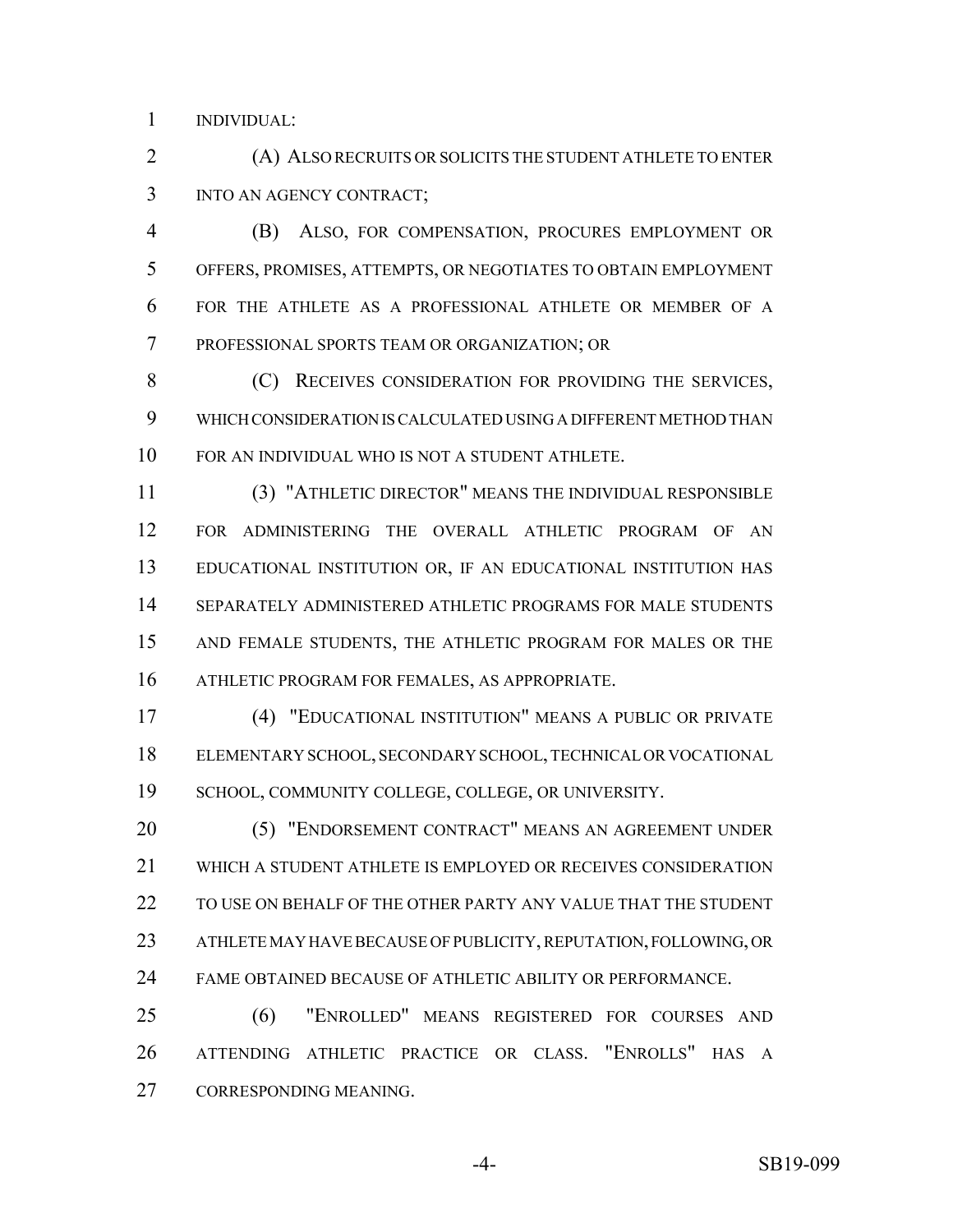(7) "INTERCOLLEGIATE SPORT" MEANS A SPORT PLAYED AT THE COLLEGIATE LEVEL FOR WHICH ELIGIBILITY REQUIREMENTS FOR PARTICIPATION BY A STUDENT ATHLETE ARE ESTABLISHED BY A NATIONAL ASSOCIATION THAT PROMOTES OR REGULATES COLLEGIATE ATHLETICS.

 (8) "INTERSCHOLASTIC SPORT" MEANS A SPORT PLAYED BETWEEN EDUCATIONAL INSTITUTIONS THAT ARE NOT COMMUNITY COLLEGES, COLLEGES, OR UNIVERSITIES.

 (9) "LICENSED, REGISTERED, OR CERTIFIED PROFESSIONAL" MEANS AN INDIVIDUAL LICENSED, REGISTERED, OR CERTIFIED AS AN ATTORNEY, DEALER IN SECURITIES, FINANCIAL PLANNER, INSURANCE AGENT, REAL ESTATE BROKER OR SALES AGENT, TAX CONSULTANT, ACCOUNTANT, OR MEMBER OF A PROFESSION, OTHER THAN THAT OF ATHLETE AGENT, WHO 13 IS LICENSED, REGISTERED, OR CERTIFIED BY THE STATE OR A NATIONALLY RECOGNIZED ORGANIZATION THAT LICENSES, REGISTERS, OR CERTIFIES MEMBERS OF THE PROFESSION ON THE BASIS OF EXPERIENCE, EDUCATION, OR TESTING.

 (10) "PERSON" MEANS AN INDIVIDUAL; ESTATE; BUSINESS OR NONPROFIT ENTITY; PUBLIC CORPORATION; GOVERNMENT OR GOVERNMENTAL SUBDIVISION, AGENCY, OR INSTRUMENTALITY; OR OTHER LEGAL ENTITY.

 (11) "PROFESSIONAL-SPORTS-SERVICES CONTRACT" MEANS AN AGREEMENT UNDER WHICH AN INDIVIDUAL IS EMPLOYED AS A PROFESSIONAL ATHLETE OR AGREES TO RENDER SERVICES AS A PLAYER ON A PROFESSIONAL SPORTS TEAM OR WITH A PROFESSIONAL SPORTS ORGANIZATION.

26 (12) "RECORD" MEANS INFORMATION THAT IS INSCRIBED ON A TANGIBLE MEDIUM OR THAT IS STORED IN AN ELECTRONIC OR OTHER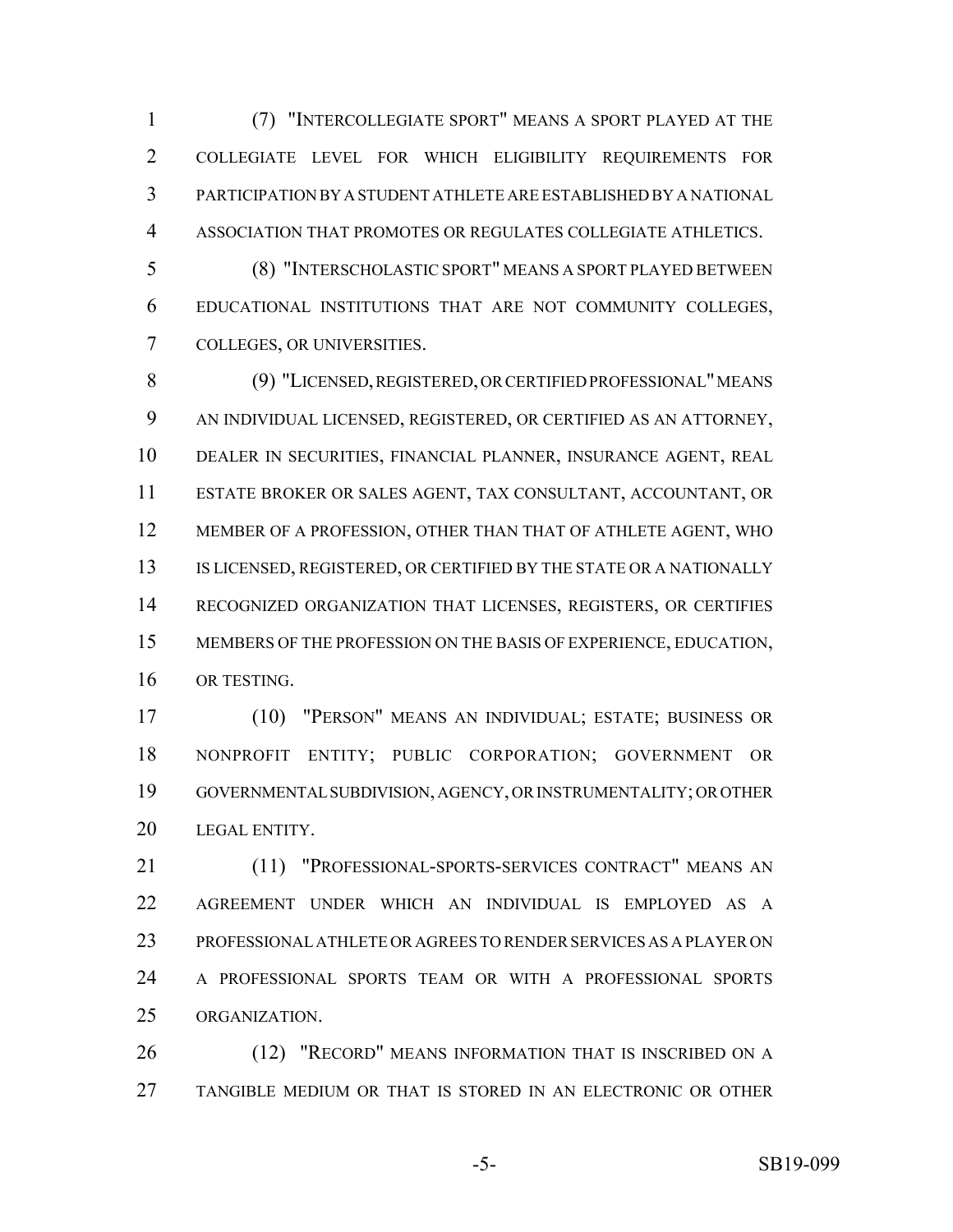MEDIUM AND IS RETRIEVABLE IN PERCEIVABLE FORM.

 (13) "RECRUIT OR SOLICIT" MEANS TO ATTEMPT TO INFLUENCE THE CHOICE OF AN ATHLETE AGENT BY A STUDENT ATHLETE OR, IF THE STUDENT ATHLETE IS A MINOR, A PARENT OR GUARDIAN OF THE ATHLETE. THE TERM DOES NOT INCLUDE GIVING ADVICE ON THE SELECTION OF A PARTICULAR ATHLETE AGENT IN A FAMILY, COACHING, OR SOCIAL SITUATION UNLESS THE INDIVIDUAL GIVING THE ADVICE DOES SO BECAUSE OF THE RECEIPT OR ANTICIPATED RECEIPT OF AN ECONOMIC BENEFIT, DIRECTLY OR INDIRECTLY, FROM THE ATHLETE AGENT.

 (14) "REGISTRATION" MEANS REGISTRATION AS AN ATHLETE AGENT UNDER THIS PART 2.

 (15) "SIGN" MEANS, WITH PRESENT INTENT TO AUTHENTICATE OR ADOPT A RECORD:

(a) TO EXECUTE OR ADOPT A TANGIBLE SYMBOL; OR

 (b) TO ATTACH TO OR LOGICALLY ASSOCIATE WITH THE RECORD AN ELECTRONIC SYMBOL, SOUND, OR PROCESS.

 (16) "STATE" MEANS A STATE OF THE UNITED STATES, THE DISTRICT OF COLUMBIA, PUERTO RICO, THE UNITED STATES VIRGIN ISLANDS, OR ANY TERRITORY OR INSULAR POSSESSION SUBJECT TO THE 20 JURISDICTION OF THE UNITED STATES.

 (17) "STUDENT ATHLETE" MEANS AN INDIVIDUAL WHO IS ELIGIBLE TO ATTEND AN EDUCATIONAL INSTITUTION AND ENGAGES IN, IS ELIGIBLE TO ENGAGE IN, OR MAY BE ELIGIBLE IN THE FUTURE TO ENGAGE IN, ANY INTERSCHOLASTIC OR INTERCOLLEGIATE SPORT. "STUDENT ATHLETE" DOES NOT INCLUDE AN INDIVIDUAL PERMANENTLY INELIGIBLE TO PARTICIPATE IN A PARTICULAR INTERSCHOLASTIC OR INTERCOLLEGIATE SPORT FOR PURPOSES OF THAT SPORT.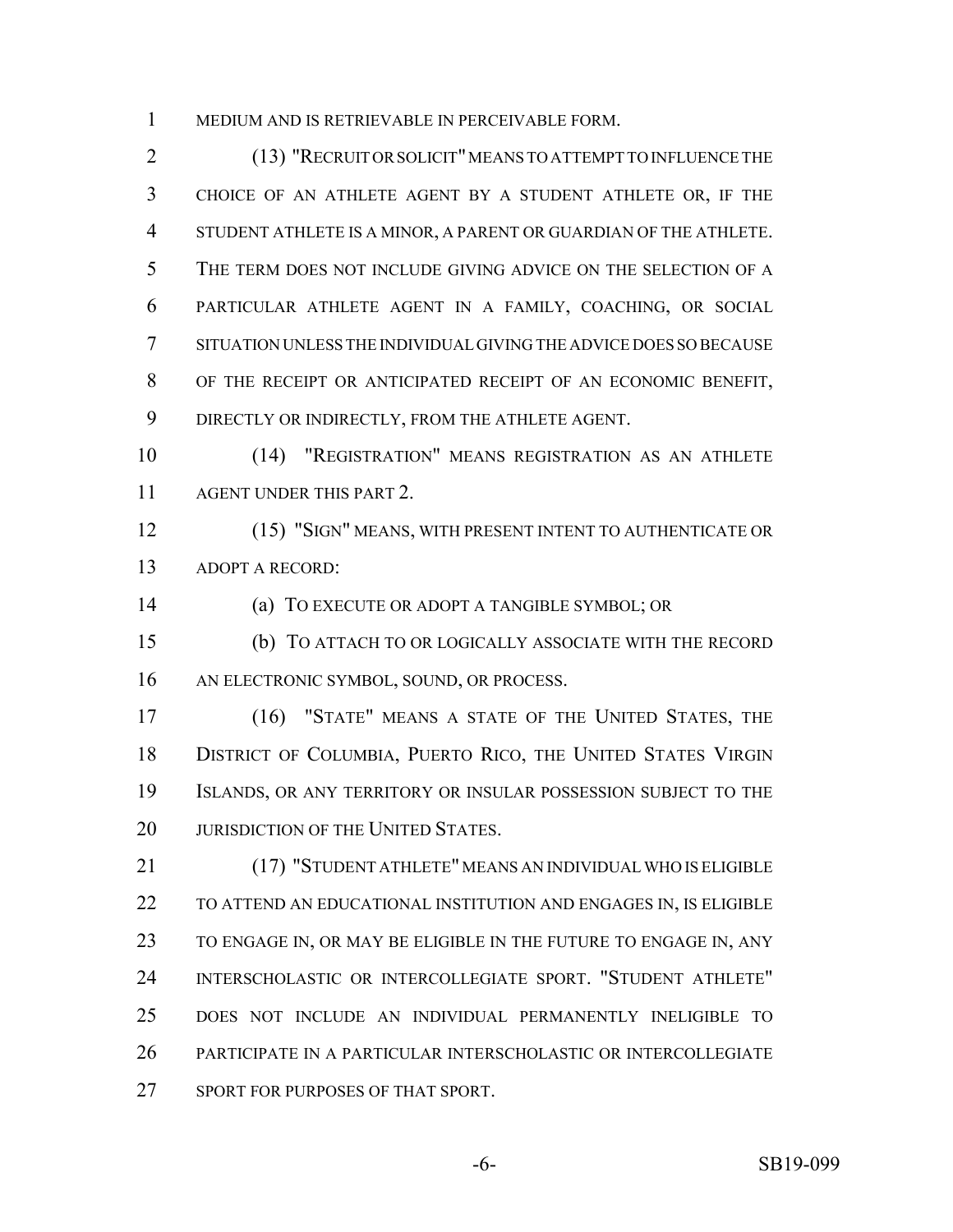**23-16-203.** Authority - procedure - rules. THE "STATE ADMINISTRATIVE PROCEDURE ACT", ARTICLE 4 OF TITLE 24, APPLIES TO THIS PART 2. THE SECRETARY OF STATE MAY ADOPT RULES PURSUANT TO THE REQUIREMENTS OF THE "STATE ADMINISTRATIVE PROCEDURE ACT" TO IMPLEMENT THIS PART 2.

 **23-16-204. Athlete agent - registration required - void contract.** (1) EXCEPT AS OTHERWISE PROVIDED IN SUBSECTION (2) OF THIS SECTION, EFFECTIVE JANUARY 1, 2020, AN INDIVIDUAL SHALL NOT ACT AS AN ATHLETE AGENT IN THIS STATE WITHOUT HOLDING A VALID CERTIFICATE OF REGISTRATION UNDER THIS PART 2.

 (2) BEFORE BEING ISSUED A CERTIFICATE OF REGISTRATION UNDER THIS PART 2, AN INDIVIDUAL MAY ACT AS AN ATHLETE AGENT IN THIS STATE FOR ALL PURPOSES, EXCEPT SIGNING AN AGENCY CONTRACT, IF:

 (a) A STUDENT ATHLETE OR ANOTHER PERSON ACTING ON BEHALF OF THE STUDENT ATHLETE INITIATES COMMUNICATION WITH THE INDIVIDUAL; AND

 (b) NOT LATER THAN SEVEN DAYS AFTER AN INITIAL ACTION THAT REQUIRES THE INDIVIDUAL TO REGISTER AS AN ATHLETE AGENT AND THAT OCCURS ON OR AFTER JANUARY 1, 2020, THE INDIVIDUAL SUBMITS AN APPLICATION FOR REGISTRATION AS AN ATHLETE AGENT IN THIS STATE.

21 (3) AN AGENCY CONTRACT THAT RESULTS FROM CONDUCT IN VIOLATION OF THIS SECTION IS VOID, AND THE ATHLETE AGENT OR INDIVIDUAL SHALL RETURN ANY CONSIDERATION RECEIVED UNDER THE CONTRACT.

 **23-16-205. Registration as athlete agent - application - requirements - reciprocal registration.** (1) AN APPLICANT FOR REGISTRATION AS AN ATHLETE AGENT MUST SUBMIT AN APPLICATION FOR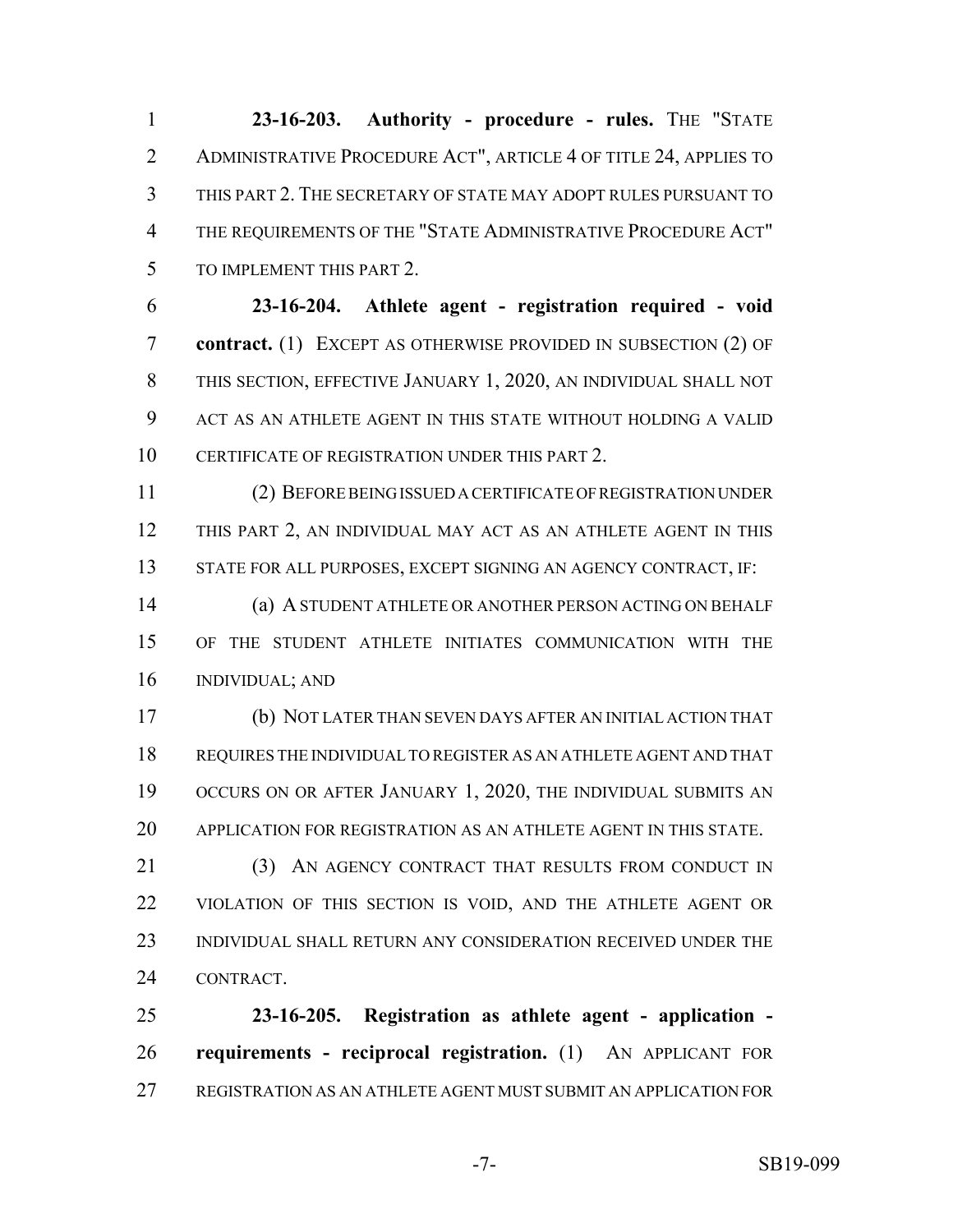REGISTRATION TO THE SECRETARY OF STATE IN A FORM PRESCRIBED BY THE SECRETARY OF STATE. THE APPLICANT MUST BE AN INDIVIDUAL, AND THE APPLICANT SHALL SIGN THE APPLICATION UNDER PENALTY OF PERJURY. THE APPLICATION MUST CONTAIN AT LEAST THE FOLLOWING INFORMATION:

 (a) THE NAME AND DATE AND PLACE OF BIRTH OF THE APPLICANT AND THE FOLLOWING CONTACT INFORMATION FOR THE APPLICANT:

8 (I) THE ADDRESS OF THE APPLICANT'S PRINCIPAL PLACE OF BUSINESS;

(II) WORK AND MOBILE TELEPHONE NUMBERS; AND

 (III) ANY MEANS OF COMMUNICATING ELECTRONICALLY, INCLUDING A FACSIMILE NUMBER, ELECTRONIC MAIL ADDRESS, AND PERSONAL AND BUSINESS OR EMPLOYER WEBSITES;

 (b) THE NAME OF THE APPLICANT'S BUSINESS OR EMPLOYER, IF APPLICABLE, INCLUDING FOR EACH BUSINESS OR EMPLOYER ITS MAILING ADDRESS, TELEPHONE NUMBER, ORGANIZATION FORM, AND THE NATURE 17 OF THE BUSINESS;

 (c) EACH SOCIAL MEDIA ACCOUNT WITH WHICH THE APPLICANT OR THE APPLICANT'S BUSINESS OR EMPLOYER IS AFFILIATED;

20 (d) EACH BUSINESS OR OCCUPATION IN WHICH THE APPLICANT ENGAGED WITHIN FIVE YEARS BEFORE THE DATE OF THE APPLICATION, 22 INCLUDING SELF-EMPLOYMENT AND EMPLOYMENT BY OTHERS, AND ANY PROFESSIONAL OR OCCUPATIONAL LICENSE, REGISTRATION, OR CERTIFICATION HELD BY THE APPLICANT DURING THAT TIME;

- (e) A DESCRIPTION OF THE APPLICANT'S:
- (I) FORMAL TRAINING AS AN ATHLETE AGENT;
- (II) PRACTICAL EXPERIENCE AS AN ATHLETE AGENT; AND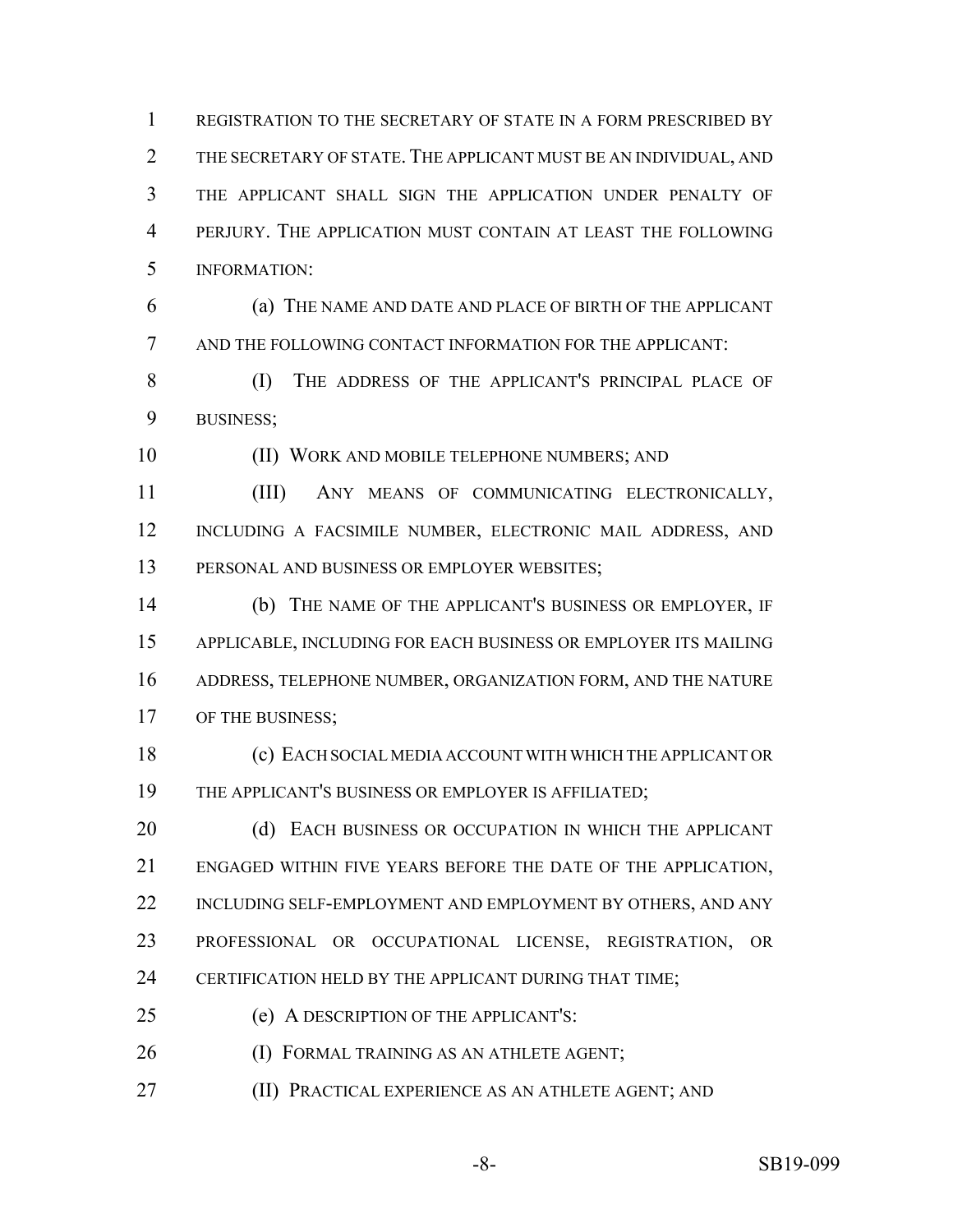(III) EDUCATIONAL BACKGROUND RELATING TO THE APPLICANT'S ACTIVITIES AS AN ATHLETE AGENT;

 (f) THE NAME OF EACH STUDENT ATHLETE FOR WHOM THE APPLICANT ACTED AS AN ATHLETE AGENT WITHIN THE FIVE YEARS PRIOR TO THE DATE OF THE APPLICATION OR, IF THE STUDENT ATHLETE IS A MINOR, THE NAME OF THE STUDENT ATHLETE'S PARENT OR GUARDIAN, TOGETHER WITH THE STUDENT ATHLETE'S SPORT AND LAST-KNOWN TEAM; (g) THE NAME AND ADDRESS OF EACH PERSON WHO:

 (I) IS A PARTNER, MEMBER, OFFICER, MANAGER, ASSOCIATE, OR PROFIT SHARER OR DIRECTLY OR INDIRECTLY HOLDS AN EQUITY INTEREST OF FIVE PERCENT OR GREATER OF THE ATHLETE AGENT'S BUSINESS IF IT IS 12 NOT A CORPORATION; AND

 (II) IS AN OFFICER OR DIRECTOR OF A CORPORATION EMPLOYING THE ATHLETE AGENT OR A SHAREHOLDER HAVING AN INTEREST OF FIVE 15 PERCENT OR GREATER IN THE CORPORATION;

 (h) A DESCRIPTION OF THE STATUS OF ANY APPLICATION BY THE 17 APPLICANT, OR ANY PERSON NAMED PURSUANT TO SUBSECTION  $(1)(g)$  OF THIS SECTION, FOR A STATE OR FEDERAL BUSINESS, PROFESSIONAL, OR OCCUPATIONAL LICENSE, OTHER THAN AS AN ATHLETE AGENT, FROM A STATE OR FEDERAL AGENCY, INCLUDING ANY DENIAL, REFUSAL TO RENEW, SUSPENSION, WITHDRAWAL, OR TERMINATION OF THE LICENSE AND ANY 22 REPRIMAND OR CENSURE RELATED TO THE LICENSE;

 (i) WHETHER THE APPLICANT, OR ANY PERSON NAMED PURSUANT 24 TO SUBSECTION  $(1)(g)$  OF THIS SECTION, HAS PLEADED GUILTY OR NO CONTEST TO, HAS BEEN CONVICTED OF, OR HAS CHARGES PENDING FOR, A CRIME THAT WOULD INVOLVE MORAL TURPITUDE OR BE A FELONY IF COMMITTED IN THIS STATE AND, IF SO, IDENTIFICATION OF: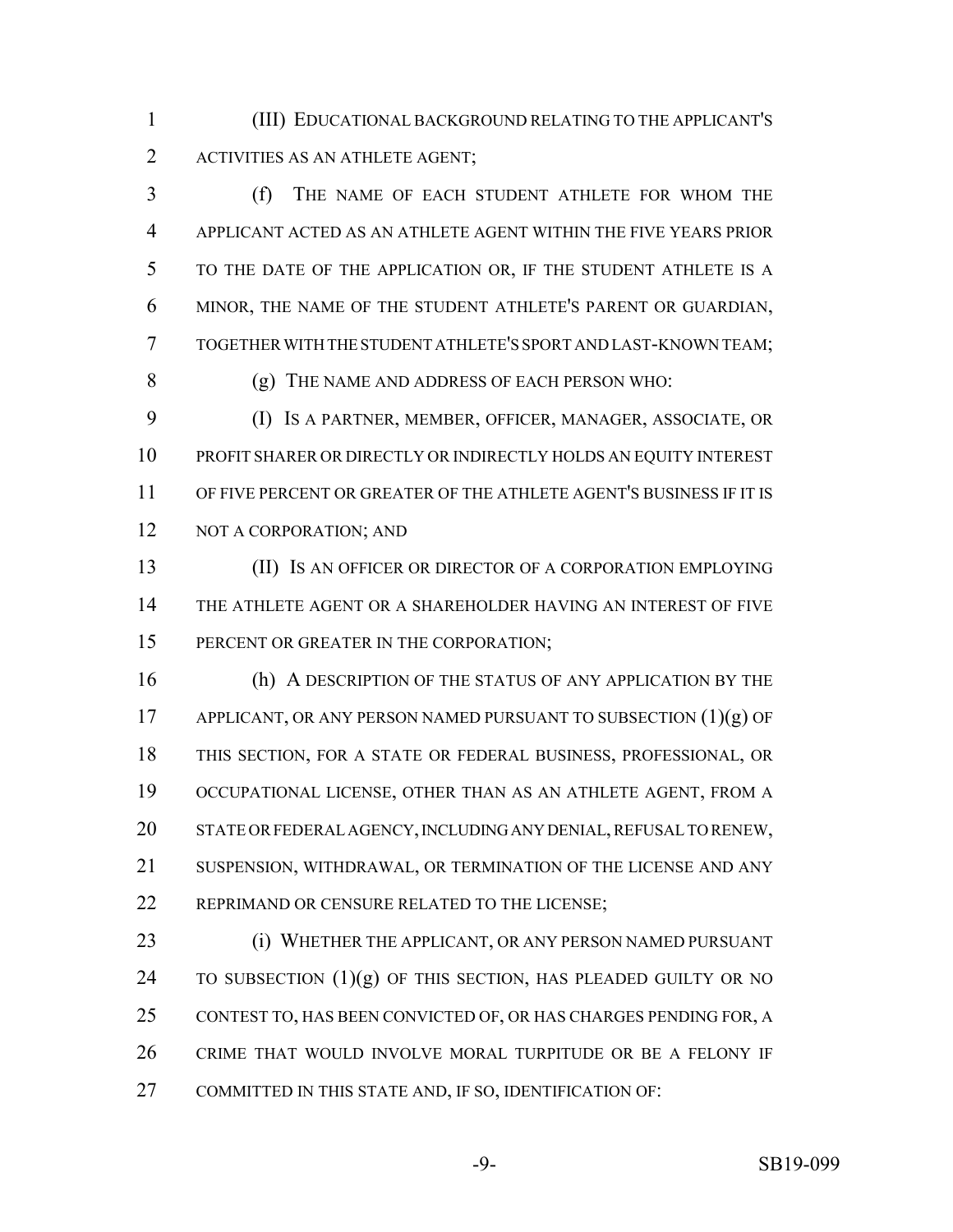(I) THE CRIME;

(II) THE LAW ENFORCEMENT AGENCY INVOLVED; AND

 (III) IF APPLICABLE, THE DATE OF THE CONVICTION AND THE FINE OR PENALTY IMPOSED;

 (j) WHETHER, WITHIN FIFTEEN YEARS BEFORE THE DATE OF APPLICATION, THE APPLICANT, OR ANY PERSON NAMED PURSUANT TO SUBSECTION (1)(g) OF THIS SECTION, HAS BEEN A DEFENDANT OR RESPONDENT IN A CIVIL PROCEEDING, INCLUDING A PROCEEDING SEEKING AN ADJUDICATION AND, IF SO, THE DATE AND A FULL EXPLANATION OF EACH PROCEEDING;

 (k) WHETHER THE APPLICANT, OR ANY PERSON NAMED PURSUANT  $\overline{10}$  TO SUBSECTION  $(1)(g)$  OF THIS SECTION, HAS AN UNSATISFIED JUDGMENT OR A JUDGMENT OF CONTINUING EFFECT, INCLUDING SPOUSAL 14 MAINTENANCE OR A DOMESTIC ORDER IN THE NATURE OF CHILD SUPPORT, WHICH IS NOT CURRENT AT THE DATE OF THE APPLICATION;

 (l) WHETHER, WITHIN TEN YEARS BEFORE THE DATE OF APPLICATION, THE APPLICANT, OR ANY PERSON NAMED PURSUANT TO 18 SUBSECTION  $(1)(g)$  OF THIS SECTION, WAS ADJUDICATED BANKRUPT OR WAS AN OWNER OF A BUSINESS THAT WAS ADJUDICATED BANKRUPT;

 (m) WHETHER THERE HAS BEEN ANY ADMINISTRATIVE OR JUDICIAL DETERMINATION THAT THE APPLICANT, OR ANY PERSON NAMED PURSUANT 22 TO SUBSECTION  $(1)(g)$  OF THIS SECTION, MADE A FALSE, MISLEADING, DECEPTIVE, OR FRAUDULENT REPRESENTATION;

 (n) EACH INSTANCE IN WHICH CONDUCT OF THE APPLICANT, OR 25 ANY PERSON NAMED PURSUANT TO SUBSECTION  $(1)(g)$  OF THIS SECTION, RESULTED IN THE IMPOSITION OF A SANCTION, SUSPENSION, OR DECLARATION OF INELIGIBILITY TO PARTICIPATE IN AN INTERSCHOLASTIC,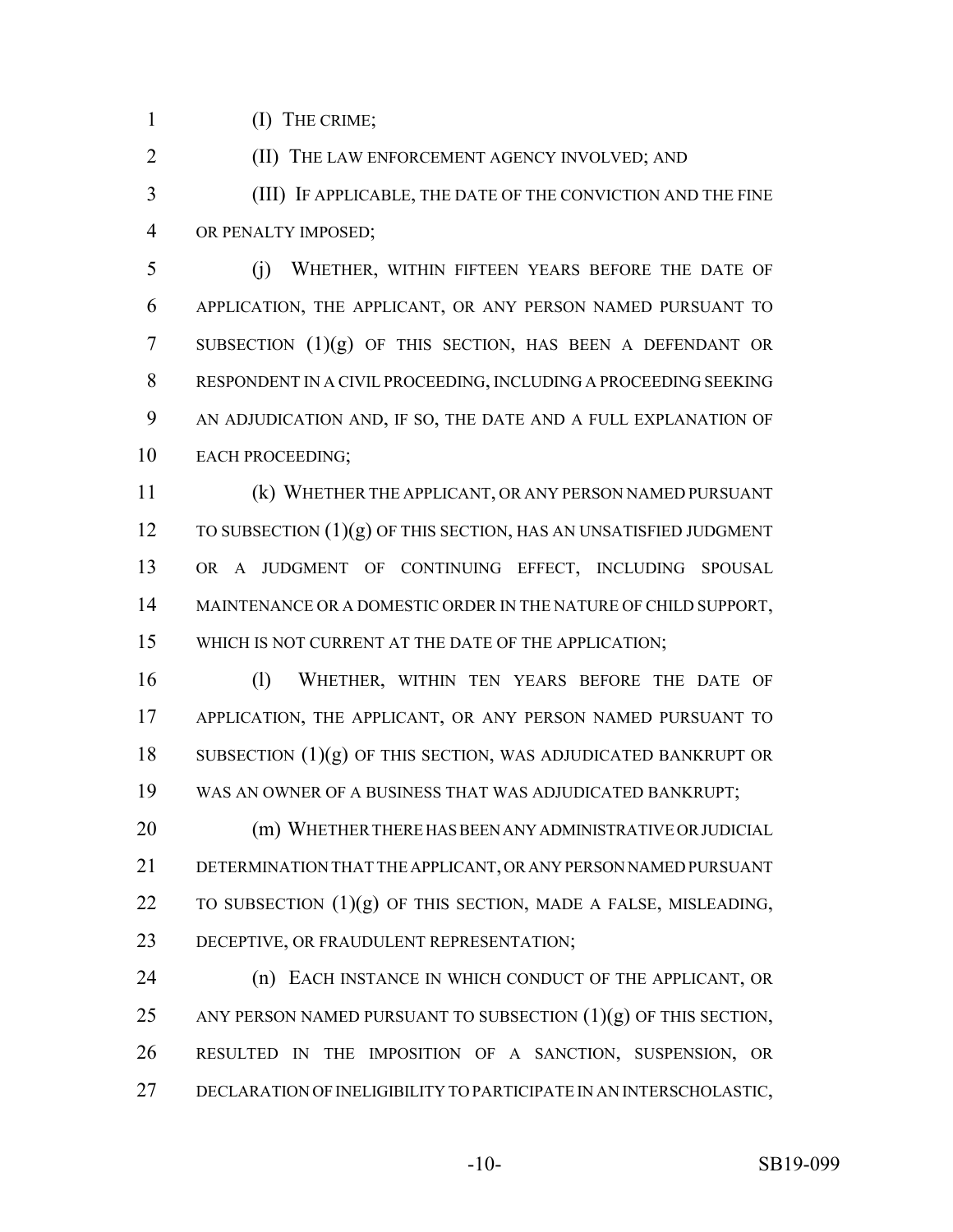INTERCOLLEGIATE, OR PROFESSIONAL ATHLETIC EVENT ON A STUDENT ATHLETE OR A SANCTION ON AN EDUCATIONAL INSTITUTION;

 (o) EACH SANCTION, SUSPENSION, OR DISCIPLINARY ACTION TAKEN AGAINST THE APPLICANT, OR ANY PERSON NAMED PURSUANT TO SUBSECTION (1)(g) OF THIS SECTION, ARISING OUT OF OCCUPATIONAL OR PROFESSIONAL CONDUCT;

 (p) WHETHER THERE HAS BEEN A DENIAL OF AN APPLICATION FOR, SUSPENSION OR REVOCATION OF, REFUSAL TO RENEW, OR ABANDONMENT OF, THE REGISTRATION OF THE APPLICANT, OR ANY PERSON NAMED PURSUANT TO SUBSECTION (1)(g) OF THIS SECTION, AS AN ATHLETE AGENT IN ANY STATE;

 (q) EACH STATE IN WHICH THE APPLICANT IS CURRENTLY REGISTERED AS AN ATHLETE AGENT OR HAS APPLIED TO BE REGISTERED AS AN ATHLETE AGENT;

 (r) IF THE APPLICANT IS CERTIFIED OR REGISTERED BY A PROFESSIONAL LEAGUE OR PLAYERS ASSOCIATION:

**ISSUE OF THE LEAGUE OR ASSOCIATION;** 

 (II) THE DATE OF CERTIFICATION OR REGISTRATION, AND THE DATE OF EXPIRATION OF THE CERTIFICATION OR REGISTRATION, IF ANY; AND (III) IF APPLICABLE, THE DATE OF ANY DENIAL OF AN APPLICATION FOR, SUSPENSION OR REVOCATION OF, REFUSAL TO RENEW, WITHDRAWAL

 OF, OR TERMINATION OF, THE CERTIFICATION OR REGISTRATION OR ANY REPRIMAND OR CENSURE RELATED TO THE CERTIFICATION OR REGISTRATION; AND

 (s) ANY ADDITIONAL INFORMATION REQUIRED BY THE SECRETARY OF STATE.

27 (2) INSTEAD OF PROCEEDING AS PROVIDED IN SUBSECTION (1) OF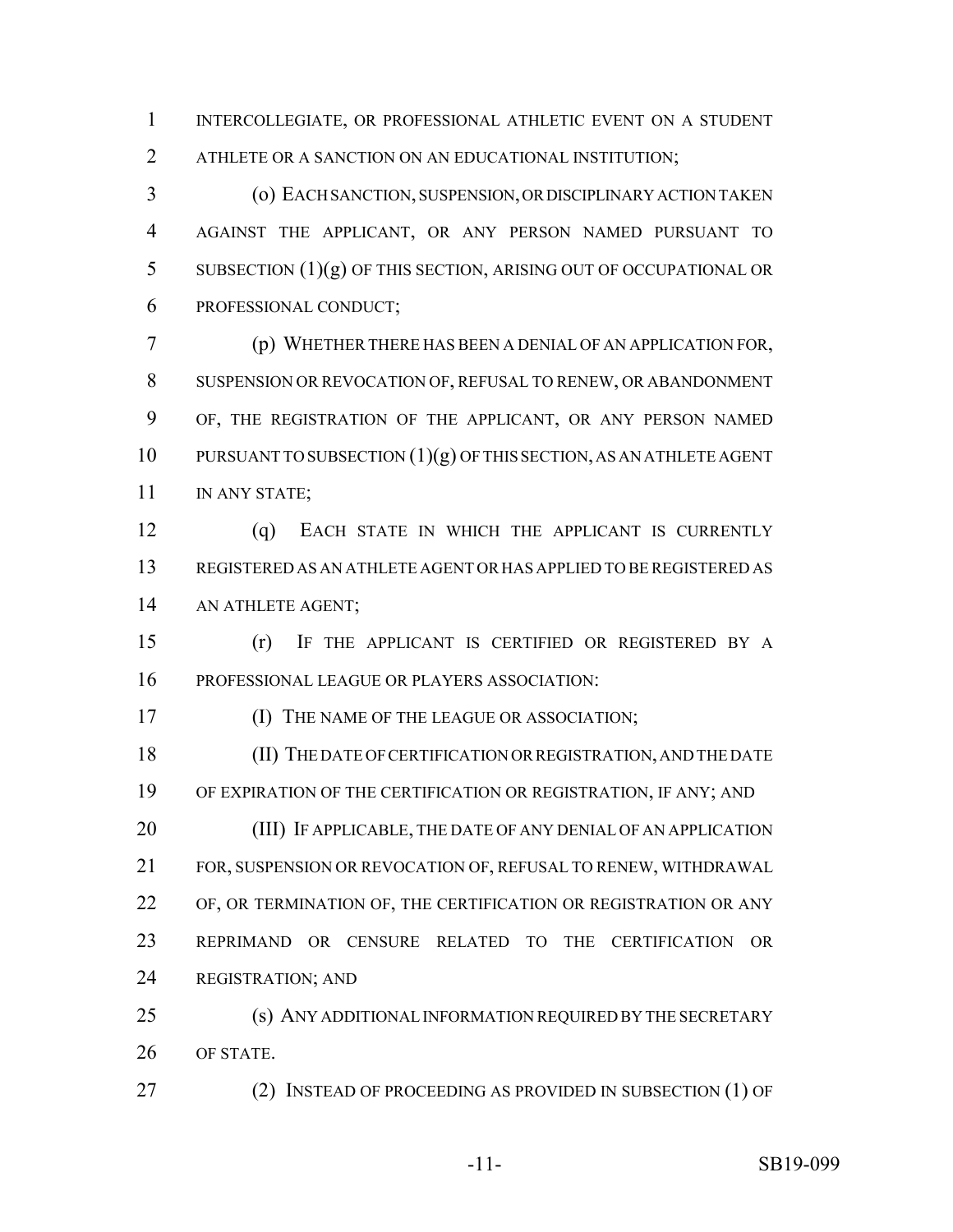THIS SECTION, AN INDIVIDUAL REGISTERED AS AN ATHLETE AGENT IN ANOTHER STATE MAY APPLY FOR REGISTRATION AS AN ATHLETE AGENT IN THIS STATE BY SUBMITTING THE FOLLOWING INFORMATION TO THE SECRETARY OF STATE:

 (a) A COPY OF THE APPLICATION FOR REGISTRATION IN THE OTHER STATE;

 (b) A STATEMENT THAT IDENTIFIES ANY MATERIAL CHANGE IN THE INFORMATION ON THE APPLICATION IN THE OTHER STATE OR VERIFIES THERE IS NO MATERIAL CHANGE IN THE INFORMATION, SIGNED UNDER PENALTY OF PERJURY; AND

**(c)** A COPY OF THE CERTIFICATE OF REGISTRATION FROM THE OTHER STATE.

 (3) THE SECRETARY OF STATE SHALL ISSUE A CERTIFICATE OF REGISTRATION TO AN INDIVIDUAL WHO APPLIES FOR REGISTRATION PURSUANT TO SUBSECTION (2) OF THIS SECTION IF THE SECRETARY OF STATE DETERMINES THAT:

 (a) THE APPLICATION AND REGISTRATION REQUIREMENTS OF THE OTHER STATE ARE SUBSTANTIALLY SIMILAR TO OR MORE RESTRICTIVE 19 THAN THOSE OF THIS PART 2; AND

20 (b) THE REGISTRATION HAS NOT BEEN REVOKED OR SUSPENDED AND NO ACTION INVOLVING THE INDIVIDUAL'S CONDUCT AS AN ATHLETE AGENT IS PENDING AGAINST THE INDIVIDUAL OR THE INDIVIDUAL'S REGISTRATION IN ANY STATE.

 (4) FOR PURPOSES OF IMPLEMENTING SUBSECTION (3) OF THIS SECTION, THE SECRETARY OF STATE SHALL:

 (a) COOPERATE WITH NATIONAL ORGANIZATIONS CONCERNED WITH ATHLETE AGENT ISSUES AND AGENCIES IN OTHER STATES THAT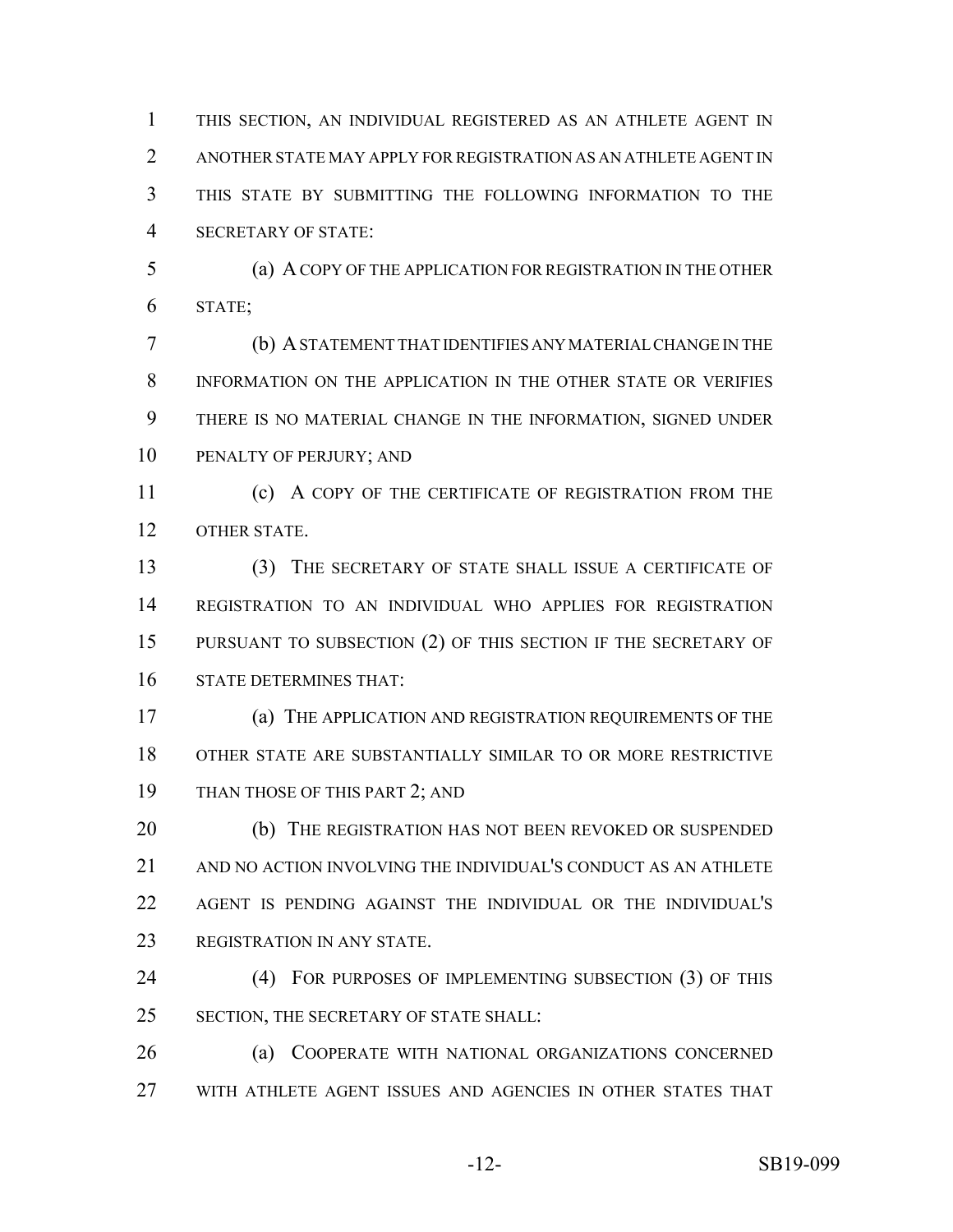REGISTER ATHLETE AGENTS TO DEVELOP A COMMON REGISTRATION FORM 2 AND DETERMINE WHICH STATES HAVE LAWS THAT ARE SUBSTANTIALLY SIMILAR TO OR MORE RESTRICTIVE THAN THOSE OF THIS PART 2; AND

 (b) EXCHANGE INFORMATION, INCLUDING INFORMATION RELATED TO ACTIONS TAKEN AGAINST REGISTERED ATHLETE AGENTS OR THEIR REGISTRATIONS, WITH THOSE ORGANIZATIONS AND AGENCIES SPECIFIED IN 7 SUBSECTION (4)(a) OF THIS SECTION.

 **23-16-206. Certificate of registration - issuance or denial - renewal.** (1) EXCEPT AS OTHERWISE PROVIDED IN SUBSECTION (2) OF THIS SECTION, THE SECRETARY OF STATE SHALL ISSUE A CERTIFICATE OF REGISTRATION TO AN APPLICANT FOR REGISTRATION WHO COMPLIES WITH 12 THE PROVISIONS OF SECTION 23-16-205 (1).

 (2) THE SECRETARY OF STATE MAY REFUSE TO ISSUE A CERTIFICATE OF REGISTRATION TO AN APPLICANT FOR REGISTRATION 15 UNDER SECTION 23-16-205 (1) IF THE SECRETARY OF STATE DETERMINES THAT THE APPLICANT HAS ENGAGED IN CONDUCT THAT SIGNIFICANTLY ADVERSELY REFLECTS ON THE APPLICANT'S FITNESS TO ACT AS AN ATHLETE AGENT. IN MAKING THE DETERMINATION, THE SECRETARY OF STATE MAY CONSIDER WHETHER THE APPLICANT HAS:

 (a) PLEADED GUILTY OR NO CONTEST TO, HAS BEEN CONVICTED OF, OR HAS CHARGES PENDING FOR, A CRIME THAT WOULD INVOLVE MORAL 22 TURPITUDE OR BE A FELONY IF COMMITTED IN THIS STATE;

 (b) MADE A MATERIALLY FALSE, MISLEADING, DECEPTIVE, OR FRAUDULENT REPRESENTATION IN THE APPLICATION OR AS AN ATHLETE AGENT;

 (c) ENGAGED IN CONDUCT THAT WOULD DISQUALIFY THE 27 APPLICANT FROM SERVING IN A FIDUCIARY CAPACITY;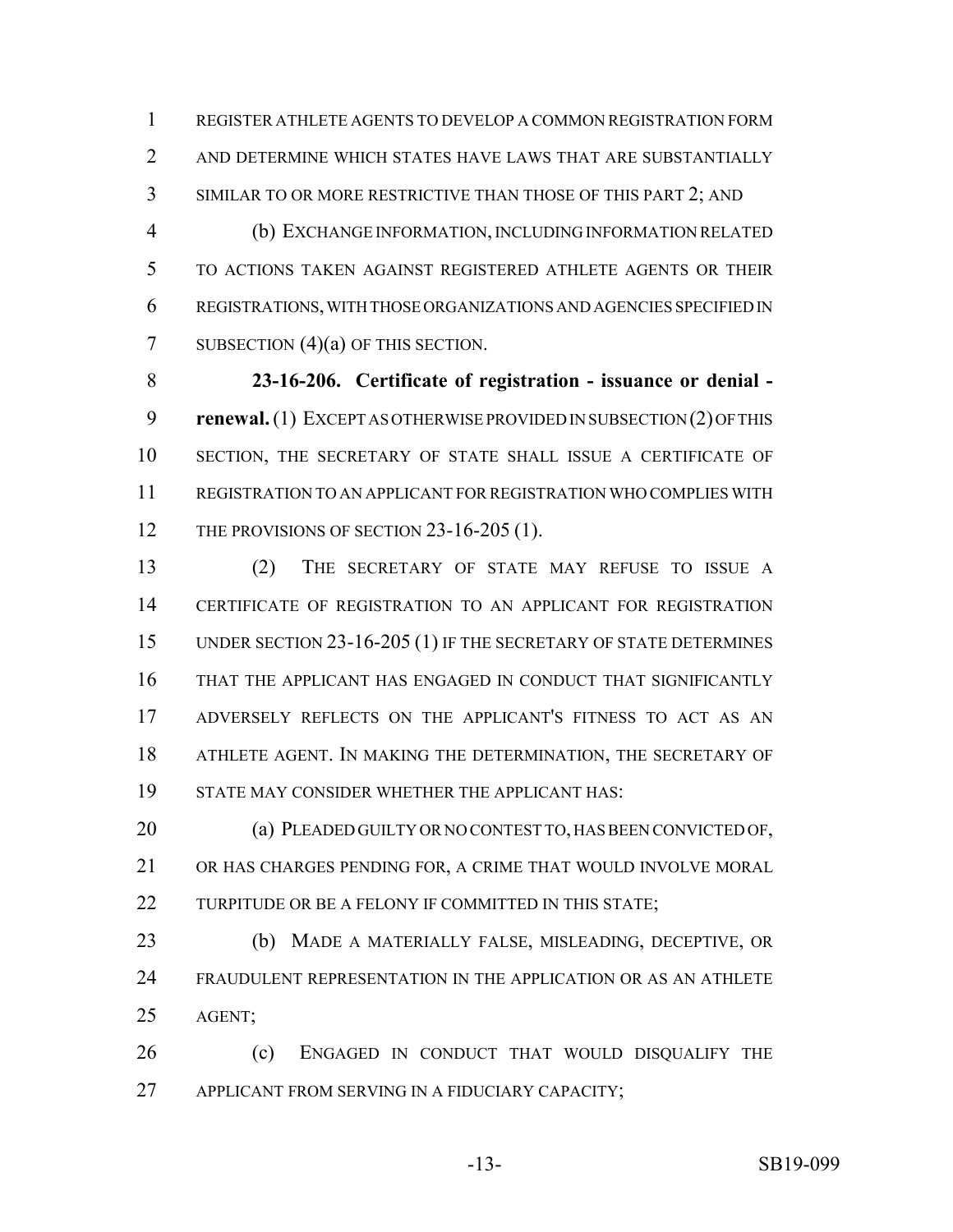(d) ENGAGED IN CONDUCT PROHIBITED BY SECTION 23-16-214; (e) HAD A REGISTRATION AS AN ATHLETE AGENT SUSPENDED, REVOKED, OR DENIED IN ANY STATE; (f) BEEN REFUSED RENEWAL OF REGISTRATION AS AN ATHLETE AGENT IN ANY STATE; (g) ENGAGED IN CONDUCT RESULTING IN THE IMPOSITION OF A SANCTION, SUSPENSION, OR DECLARATION OF INELIGIBILITY TO PARTICIPATE IN AN INTERSCHOLASTIC, INTERCOLLEGIATE, OR PROFESSIONAL ATHLETIC EVENT ON A STUDENT ATHLETE OR A SANCTION 10 ON AN EDUCATIONAL INSTITUTION; OR (h) ENGAGED IN CONDUCT THAT ADVERSELY REFLECTS ON THE APPLICANT'S CREDIBILITY, HONESTY, OR INTEGRITY. (3) IN MAKING A DETERMINATION PURSUANT TO SUBSECTION (2) OF THIS SECTION, THE SECRETARY OF STATE SHALL CONSIDER: (a) HOW RECENTLY THE CONDUCT OCCURRED; (b) THE NATURE OF THE CONDUCT AND THE CONTEXT IN WHICH IT OCCURRED; AND (c) OTHER RELEVANT CONDUCT OF THE APPLICANT. (4) AN ATHLETE AGENT REGISTERED UNDER SUBSECTION (1) OF THIS SECTION MAY APPLY TO RENEW THE REGISTRATION BY SUBMITTING AN APPLICATION FOR RENEWAL IN A FORM PRESCRIBED BY THE SECRETARY OF STATE. THE APPLICANT SHALL SIGN THE APPLICATION FOR RENEWAL UNDER PENALTY OF PERJURY AND INCLUDE CURRENT INFORMATION ON ALL MATTERS REQUIRED IN AN ORIGINAL APPLICATION FOR REGISTRATION. (5) AN ATHLETE AGENT REGISTERED PURSUANT TO SECTION 23-16-205(3) MAY RENEW THE REGISTRATION BY PROCEEDING PURSUANT TO SUBSECTION (4) OF THIS SECTION OR, IF THE REGISTRATION IN THE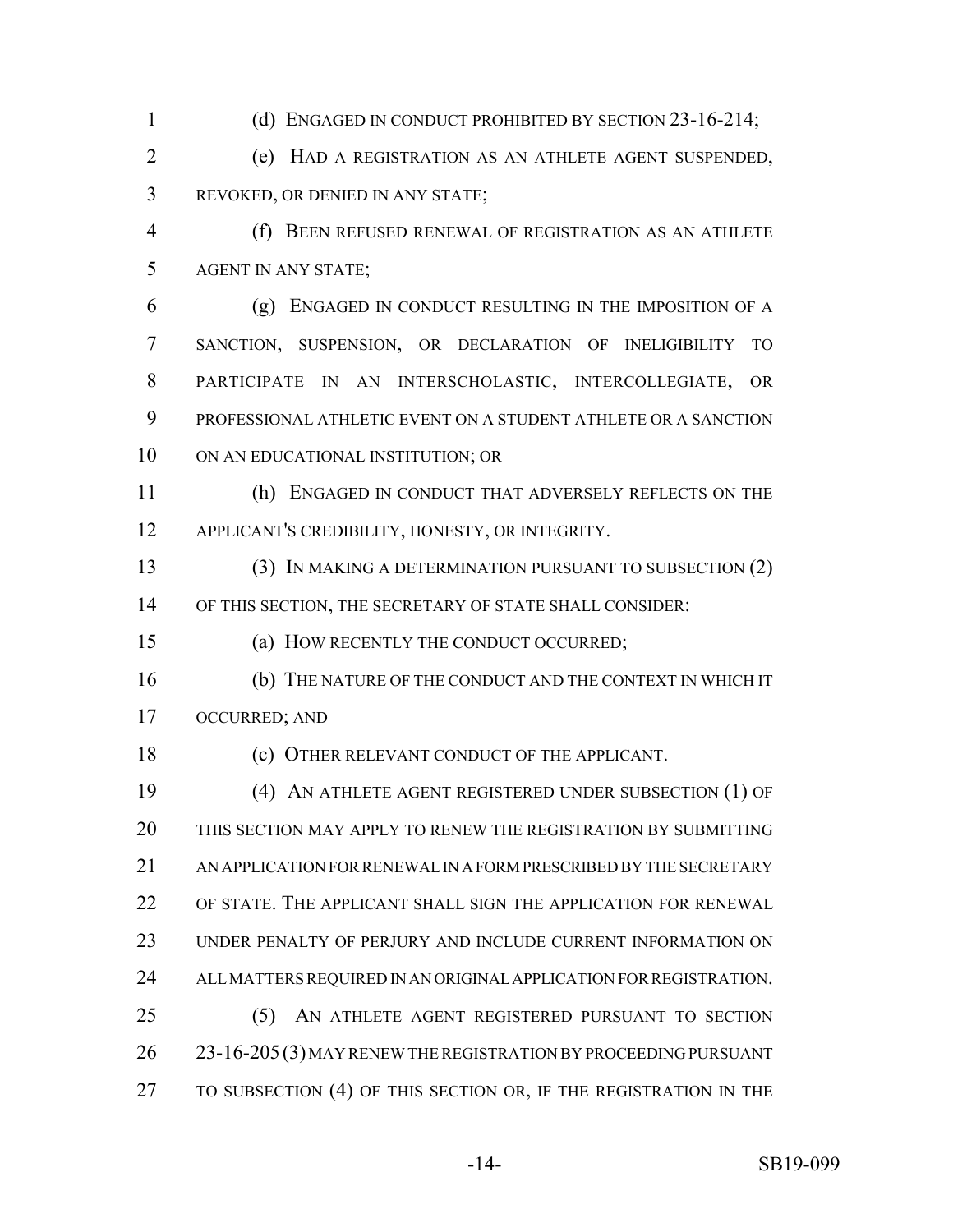OTHER STATE HAS BEEN RENEWED, BY SUBMITTING TO THE SECRETARY OF 2 STATE COPIES OF THE APPLICATION FOR RENEWAL IN THE OTHER STATE AND THE RENEWED REGISTRATION FROM THE OTHER STATE. THE SECRETARY OF STATE SHALL RENEW THE REGISTRATION IF THE SECRETARY OF STATE DETERMINES THAT:

 (a) THE REGISTRATION REQUIREMENTS OF THE OTHER STATE ARE SUBSTANTIALLY SIMILAR TO OR MORE RESTRICTIVE THAN THOSE OF THIS PART 2; AND

 (b) THE RENEWED REGISTRATION HAS NOT BEEN SUSPENDED OR REVOKED AND NO ACTION INVOLVING THE INDIVIDUAL'S CONDUCT AS AN ATHLETE AGENT IS PENDING AGAINST THE INDIVIDUAL OR THE INDIVIDUAL'S REGISTRATION IN ANY STATE.

 (6) A CERTIFICATE OF REGISTRATION OR RENEWAL OF REGISTRATION UNDER THIS PART 2 IS VALID FOR TWO YEARS.

 **23-16-207. Suspension, revocation, or refusal to renew registration.** (1) THE SECRETARY OF STATE MAY LIMIT, SUSPEND, REVOKE, OR REFUSE TO RENEW A REGISTRATION OF AN INDIVIDUAL REGISTERED UNDER SECTION 23-16-206 (1) FOR CONDUCT THAT WOULD HAVE JUSTIFIED REFUSAL TO ISSUE A CERTIFICATE OF REGISTRATION UNDER SECTION 23-16-206 (2).

21 (2) THE SECRETARY OF STATE MAY SUSPEND OR REVOKE THE REGISTRATION OF AN INDIVIDUAL REGISTERED UNDER SECTION 23-16-205 (3) OR RENEWED UNDER SECTION 23-16-206 (5) FOR ANY REASON FOR WHICH THE SECRETARY OF STATE COULD HAVE REFUSED TO GRANT OR RENEW REGISTRATION OR FOR CONDUCT THAT WOULD JUSTIFY REFUSAL TO 26 ISSUE A CERTIFICATE OF REGISTRATION UNDER SECTION 23-16-206 (2).

**23-16-208. Temporary registration.** THE SECRETARY OF STATE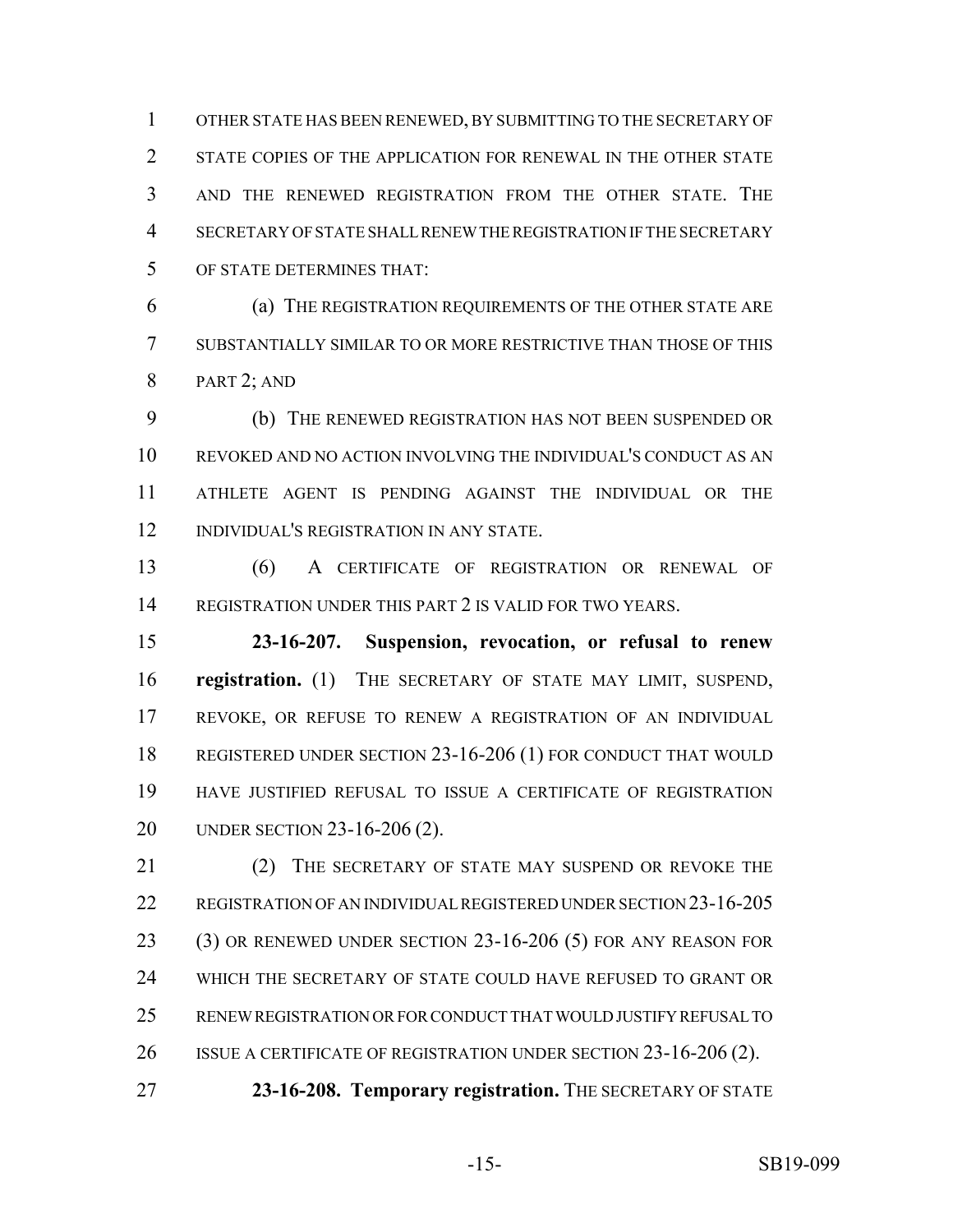MAY ISSUE A TEMPORARY CERTIFICATE OF REGISTRATION AS AN ATHLETE AGENT WHILE AN APPLICATION FOR REGISTRATION OR RENEWAL OF REGISTRATION IS PENDING.

 **23-16-209. Registration and renewal fees.** AN APPLICATION FOR REGISTRATION OR RENEWAL OF REGISTRATION AS AN ATHLETE AGENT MUST BE ACCOMPANIED BY A FEE IN THE AMOUNT DETERMINED BY RULE OF THE SECRETARY OF STATE.

 **23-16-210. Required form of agency contract.** (1) AN AGENCY CONTRACT MUST BE IN A RECORD SIGNED BY THE PARTIES.

10 (2) AN AGENCY CONTRACT MUST CONTAIN:

 (a) A STATEMENT THAT THE ATHLETE AGENT IS REGISTERED AS AN ATHLETE AGENT IN THIS STATE AND A LIST OF ANY OTHER STATES IN 13 WHICH THE ATHLETE AGENT IS REGISTERED AS AN ATHLETE AGENT;

 (b) THE AMOUNT AND METHOD OF CALCULATING THE CONSIDERATION TO BE PAID BY THE STUDENT ATHLETE FOR SERVICES TO 16 BE PROVIDED BY THE ATHLETE AGENT UNDER THE CONTRACT AND ANY OTHER CONSIDERATION THE ATHLETE AGENT HAS RECEIVED OR WILL RECEIVE FROM ANY OTHER SOURCE FOR ENTERING INTO THE CONTRACT OR 19 FOR PROVIDING THE SERVICES;

**(c)** THE NAME OF ANY PERSON NOT LISTED IN THE ATHLETE AGENT'S APPLICATION FOR REGISTRATION OR RENEWAL OF REGISTRATION 22 THAT WILL BE COMPENSATED BECAUSE THE STUDENT ATHLETE SIGNED THE CONTRACT;

24 (d) A DESCRIPTION OF ANY EXPENSES THE STUDENT ATHLETE AGREES TO REIMBURSE;

 (e) A DESCRIPTION OF THE SERVICES TO BE PROVIDED TO THE STUDENT ATHLETE BY THE ATHLETE AGENT;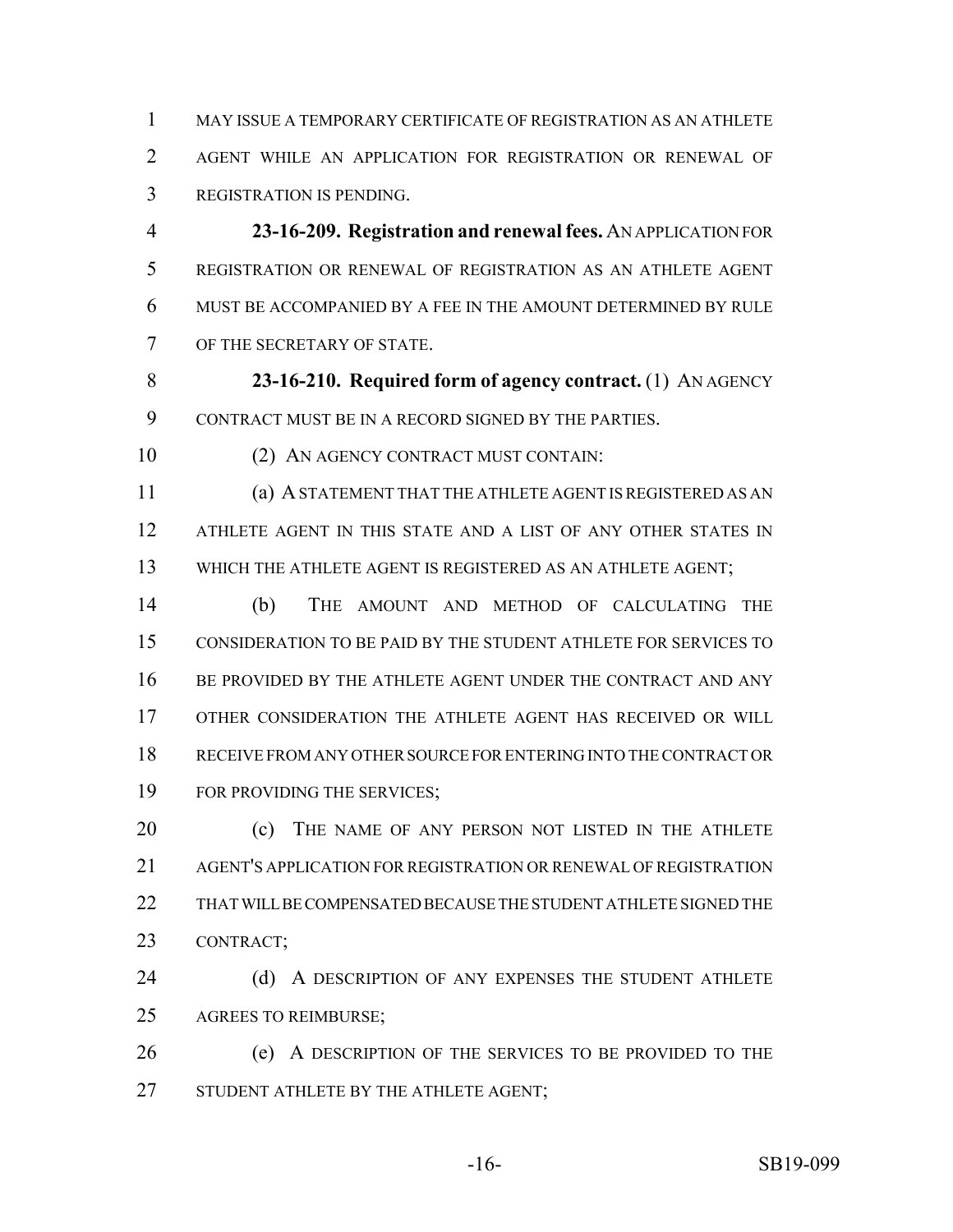| $\mathbf{1}$   | (f) THE DURATION OF THE CONTRACT; AND                            |
|----------------|------------------------------------------------------------------|
| $\overline{2}$ | (g) THE DATE OF EXECUTION.                                       |
| 3              | (3) SUBJECT TO SUBSECTION (7) OF THIS SECTION, AN AGENCY         |
| $\overline{4}$ | CONTRACT MUST CONTAIN A CONSPICUOUS NOTICE IN BOLD-FACED TYPE    |
| 5              | AND IN SUBSTANTIALLY THE FOLLOWING FORM:                         |
| 6              | <b>WARNING TO STUDENT ATHLETE</b>                                |
| 7              | IF YOU SIGN THIS CONTRACT:                                       |
| 8              | (1) YOU MAY LOSE YOUR ELIGIBILITY TO                             |
| 9              | <b>COMPETE AS A STUDENT ATHLETE IN YOUR</b>                      |
| 10             | <b>SPORT;</b>                                                    |
| 11             | (2) IF YOU HAVE AN ATHLETIC DIRECTOR,                            |
| 12             | WITHIN 72 HOURS AFTER SIGNING THIS                               |
| 13             | <b>CONTRACT OR BEFORE THE NEXT SCHEDULED</b>                     |
| 14             | ATHLETIC EVENT IN WHICH YOU PARTICIPATE,                         |
| 15             | WHICHEVER OCCURS FIRST, BOTH YOU AND                             |
| 16             | YOUR ATHLETE AGENT MUST NOTIFY YOUR                              |
| 17             | ATHLETIC DIRECTOR THAT YOU HAVE                                  |
| 18             | <b>ENTERED INTO THIS CONTRACT AND PROVIDE</b>                    |
| 19             | THE NAME AND CONTACT INFORMATION OF                              |
| 20             | THE ATHLETE AGENT; AND                                           |
| 21             | (3) YOU MAY CANCEL THIS CONTRACT                                 |
| 22             | WITHIN 14 DAYS AFTER SIGNING<br>IT.                              |
| 23             | <b>CANCELLATION OF THIS CONTRACT MAY NOT</b>                     |
| 24             | <b>REINSTATE YOUR ELIGIBILITY AS A STUDENT</b>                   |
| 25             | <b>ATHLETE IN YOUR SPORT.</b>                                    |
| 26             | (4)<br>AN AGENCY CONTRACT MUST BE ACCOMPANIED BY A               |
| 27             | SEPARATE RECORD SIGNED BY THE STUDENT ATHLETE OR, IF THE STUDENT |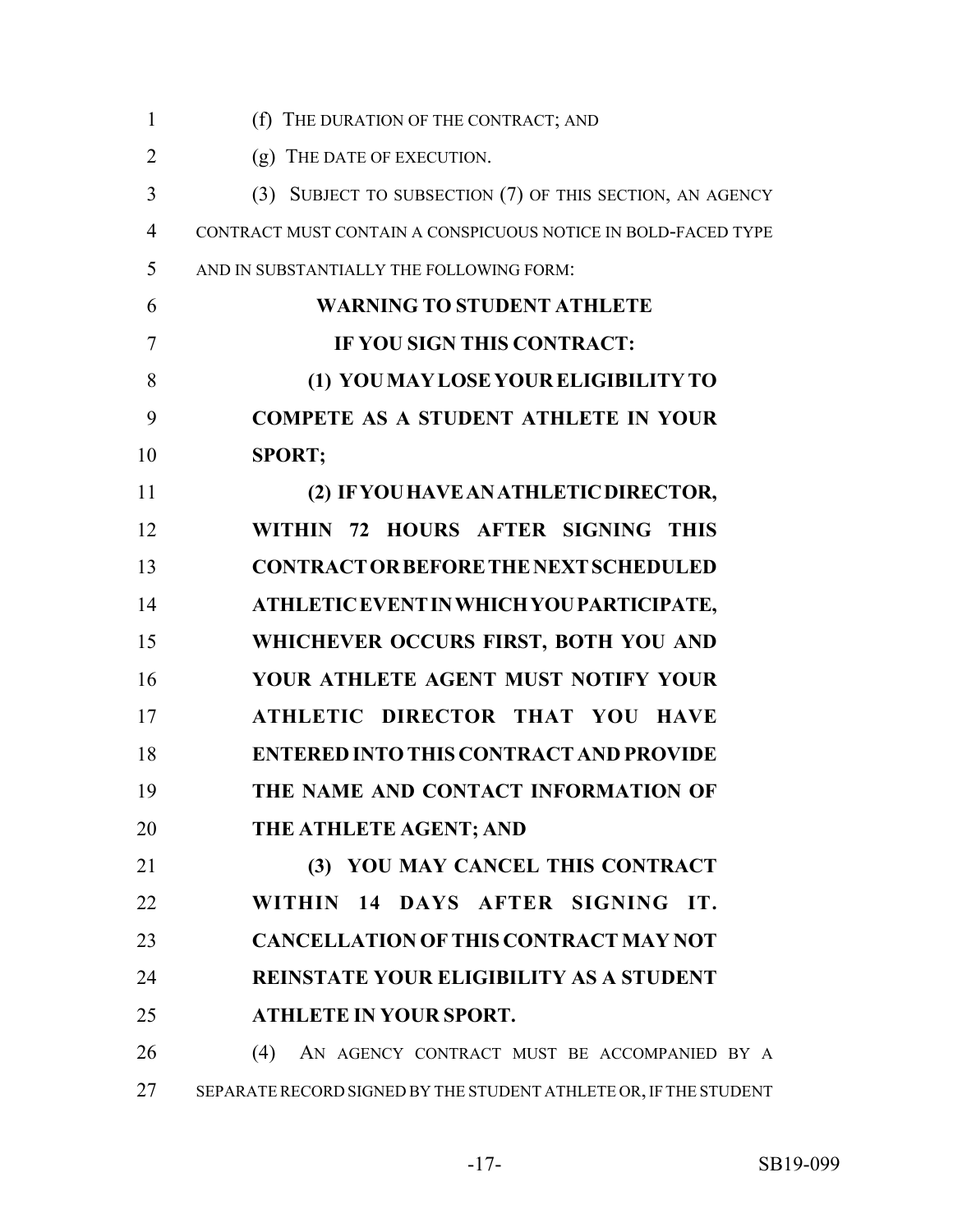ATHLETE IS A MINOR, THE STUDENT ATHLETE'S PARENT OR GUARDIAN, ACKNOWLEDGING THAT SIGNING THE CONTRACT MAY RESULT IN THE LOSS OF THE STUDENT ATHLETE'S ELIGIBILITY TO PARTICIPATE IN THE STUDENT ATHLETE'S SPORT.

 (5) A STUDENT ATHLETE OR, IF THE STUDENT ATHLETE IS A MINOR, THE STUDENT ATHLETE'S PARENT OR GUARDIAN MAY VOID AN AGENCY CONTRACT THAT DOES NOT CONFORM TO THIS SECTION.IF THE CONTRACT IS VOIDED, THE STUDENT ATHLETE IS NOT REQUIRED TO RETURN ANY CONSIDERATION RECEIVED FROM THE ATHLETE AGENT UNDER THE CONTRACT TO INDUCE ENTERING INTO THE CONTRACT.

 (6) AT THE TIME AN AGENCY CONTRACT IS EXECUTED, THE ATHLETE AGENT SHALL GIVE THE STUDENT ATHLETE OR, IF THE STUDENT ATHLETE IS A MINOR, THE STUDENT ATHLETE'S PARENT OR GUARDIAN A COPY IN A RECORD OF THE CONTRACT AND THE SEPARATE ACKNOWLEDGMENT REQUIRED BY SUBSECTION (4) OF THIS SECTION.

 (7) IF A STUDENT ATHLETE IS A MINOR, AN AGENCY CONTRACT MUST BE SIGNED BY THE STUDENT ATHLETE'S PARENT OR GUARDIAN AND THE NOTICE REQUIRED BY SUBSECTION (3) OF THIS SECTION MUST BE REVISED ACCORDINGLY.

 **23-16-211. Notice to educational institution - definition.** (1) AS USED IN THIS SECTION, "COMMUNICATING OR ATTEMPTING TO COMMUNICATE" MEANS CONTACTING OR ATTEMPTING TO CONTACT BY AN 23 IN-PERSON MEETING, A RECORD, OR ANY OTHER METHOD THAT CONVEYS OR ATTEMPTS TO CONVEY A MESSAGE.

 (2) WITHIN SEVENTY-TWO HOURS AFTER ENTERING INTO AN AGENCY CONTRACT OR BEFORE THE NEXT SCHEDULED ATHLETIC EVENT IN WHICH THE STUDENT ATHLETE MAY PARTICIPATE, WHICHEVER OCCURS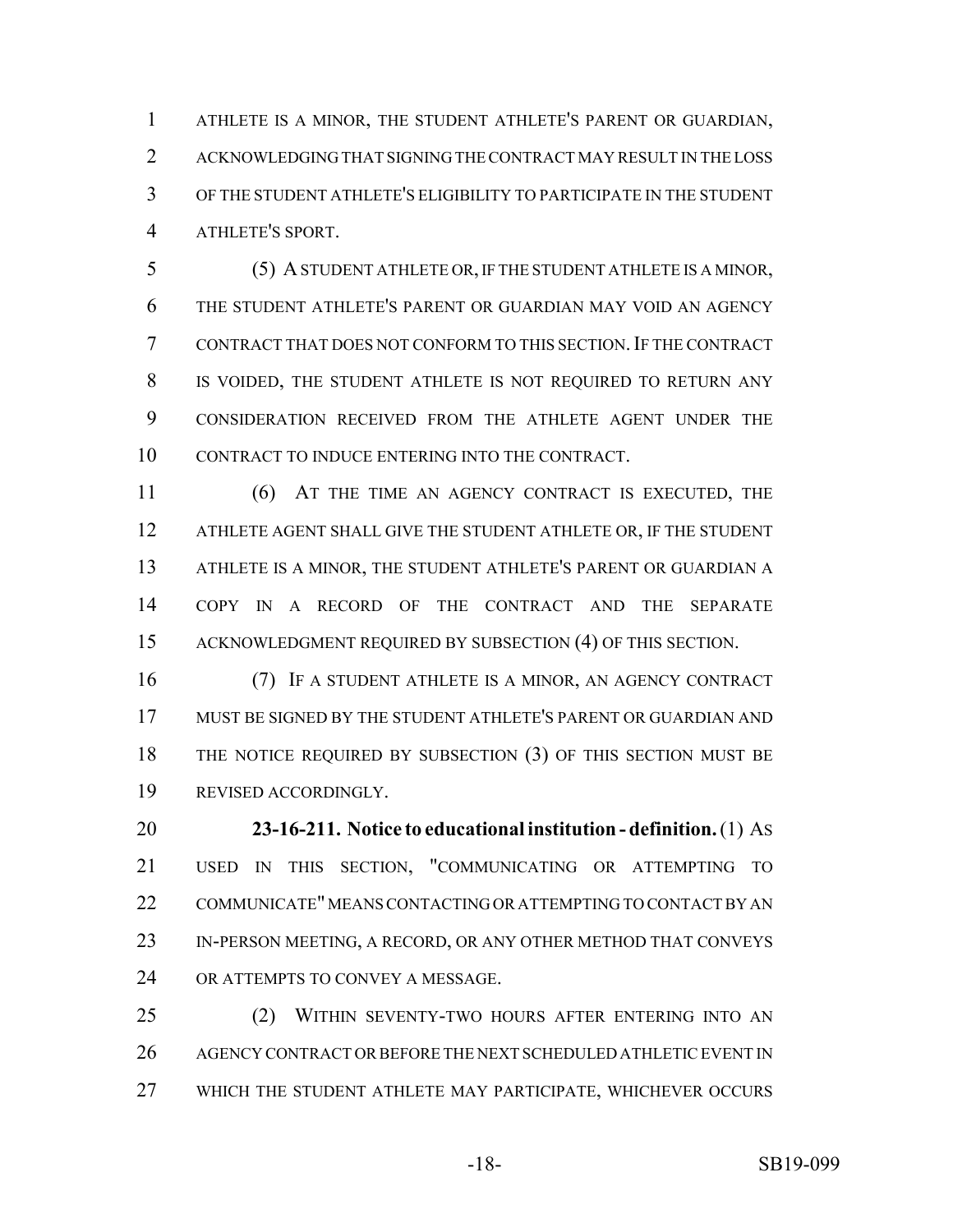FIRST, THE ATHLETE AGENT SHALL GIVE NOTICE, IN A RECORD, OF THE EXISTENCE OF THE CONTRACT TO THE ATHLETIC DIRECTOR OF THE EDUCATIONAL INSTITUTION AT WHICH THE STUDENT ATHLETE IS ENROLLED OR AT WHICH THE ATHLETE AGENT HAS REASONABLE GROUNDS TO BELIEVE THE ATHLETE INTENDS TO ENROLL.

 (3) WITHIN SEVENTY-TWO HOURS AFTER ENTERING INTO AN AGENCY CONTRACT OR BEFORE THE NEXT SCHEDULED ATHLETIC EVENT IN WHICH THE STUDENT ATHLETE MAY PARTICIPATE, WHICHEVER OCCURS FIRST, THE STUDENT ATHLETE SHALL INFORM THE ATHLETIC DIRECTOR OF THE EDUCATIONAL INSTITUTION AT WHICH THE ATHLETE IS ENROLLED THAT THE ATHLETE HAS ENTERED INTO AN AGENCY CONTRACT AND THE 12 NAME AND CONTACT INFORMATION OF THE ATHLETE AGENT.

 (4) IF AN ATHLETE AGENT ENTERS INTO AN AGENCY CONTRACT WITH A STUDENT ATHLETE AND THE STUDENT ATHLETE SUBSEQUENTLY ENROLLS AT AN EDUCATIONAL INSTITUTION, THE ATHLETE AGENT SHALL NOTIFY THE ATHLETIC DIRECTOR OF THE EDUCATIONAL INSTITUTION OF THE CONTRACT'S EXISTENCE WITHIN SEVENTY-TWO HOURS AFTER THE ATHLETE AGENT KNEW OR SHOULD HAVE KNOWN OF THE STUDENT ATHLETE'S ENROLLMENT.

 (5) IF AN ATHLETE AGENT HAS A RELATIONSHIP WITH A STUDENT ATHLETE BEFORE THE STUDENT ATHLETE ENROLLS IN AN EDUCATIONAL INSTITUTION AND RECEIVES AN ATHLETIC SCHOLARSHIP FROM THE EDUCATIONAL INSTITUTION, THE ATHLETE AGENT SHALL NOTIFY THE EDUCATIONAL INSTITUTION OF THE RELATIONSHIP WITHIN TEN DAYS AFTER THE STUDENT ATHLETE'S ENROLLMENT IF THE ATHLETE AGENT KNOWS OR 26 SHOULD HAVE KNOWN OF THE ENROLLMENT AND:

**(a) THE RELATIONSHIP WAS MOTIVATED IN WHOLE OR IN PART BY**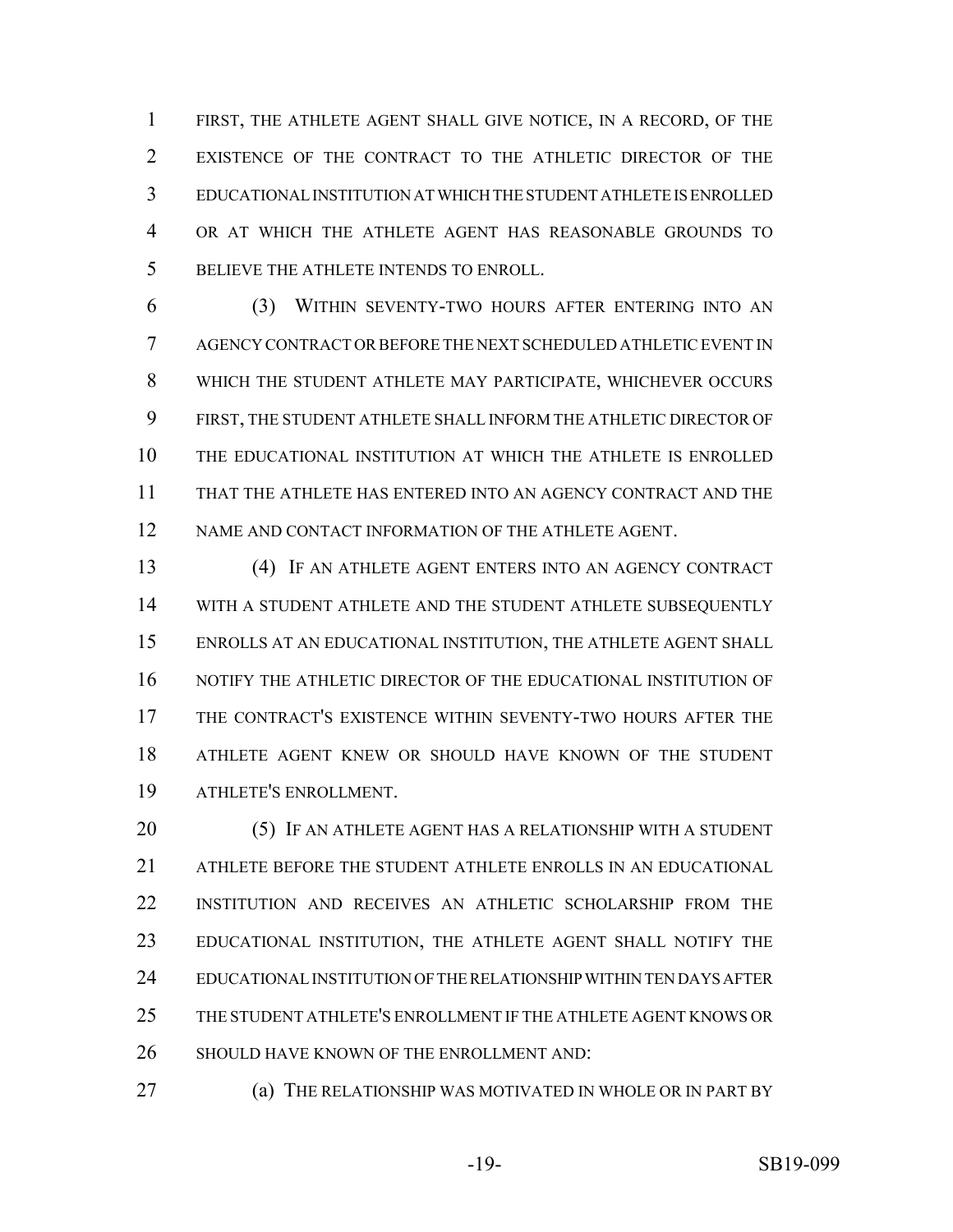THE INTENTION OF THE ATHLETE AGENT TO RECRUIT OR SOLICIT THE 2 STUDENT ATHLETE TO ENTER INTO AN AGENCY CONTRACT IN THE FUTURE; OR

 (b) THE ATHLETE AGENT DIRECTLY OR INDIRECTLY RECRUITED OR SOLICITED THE STUDENT ATHLETE TO ENTER INTO AN AGENCY CONTRACT BEFORE THE ENROLLMENT.

 (6) AN ATHLETE AGENT SHALL GIVE NOTICE IN A RECORD TO THE ATHLETIC DIRECTOR OF ANY EDUCATIONAL INSTITUTION AT WHICH A STUDENT ATHLETE IS ENROLLED BEFORE THE ATHLETE AGENT COMMUNICATES OR ATTEMPTS TO COMMUNICATE WITH:

 (a) THE STUDENT ATHLETE OR, IF THE STUDENT ATHLETE IS A MINOR, THE STUDENT ATHLETE'S PARENT OR GUARDIAN TO INFLUENCE THE STUDENT ATHLETE OR THE STUDENT ATHLETE'S PARENT OR GUARDIAN TO ENTER INTO AN AGENCY CONTRACT; OR

 (b) ANOTHER INDIVIDUAL WITH THE INTENT OF HAVING THAT INDIVIDUAL INFLUENCE THE STUDENT ATHLETE OR, IF THE STUDENT ATHLETE IS A MINOR, THE STUDENT ATHLETE'S PARENT OR GUARDIAN TO ENTER INTO AN AGENCY CONTRACT.

 (7) IF A COMMUNICATION OR AN ATTEMPT TO COMMUNICATE WITH AN ATHLETE AGENT IS INITIATED BY A STUDENT ATHLETE OR ANOTHER INDIVIDUAL ON BEHALF OF THE STUDENT ATHLETE, THE ATHLETE AGENT SHALL NOTIFY, IN A RECORD, THE ATHLETIC DIRECTOR OF ANY EDUCATIONAL INSTITUTION AT WHICH THE STUDENT ATHLETE IS ENROLLED. THE NOTIFICATION MUST BE MADE WITHIN TEN DAYS AFTER THE COMMUNICATION OR ATTEMPT TO COMMUNICATE.

26 (8) AN EDUCATIONAL INSTITUTION THAT BECOMES AWARE OF A VIOLATION OF THIS PART 2 BY AN ATHLETE AGENT SHALL PROVIDE NOTICE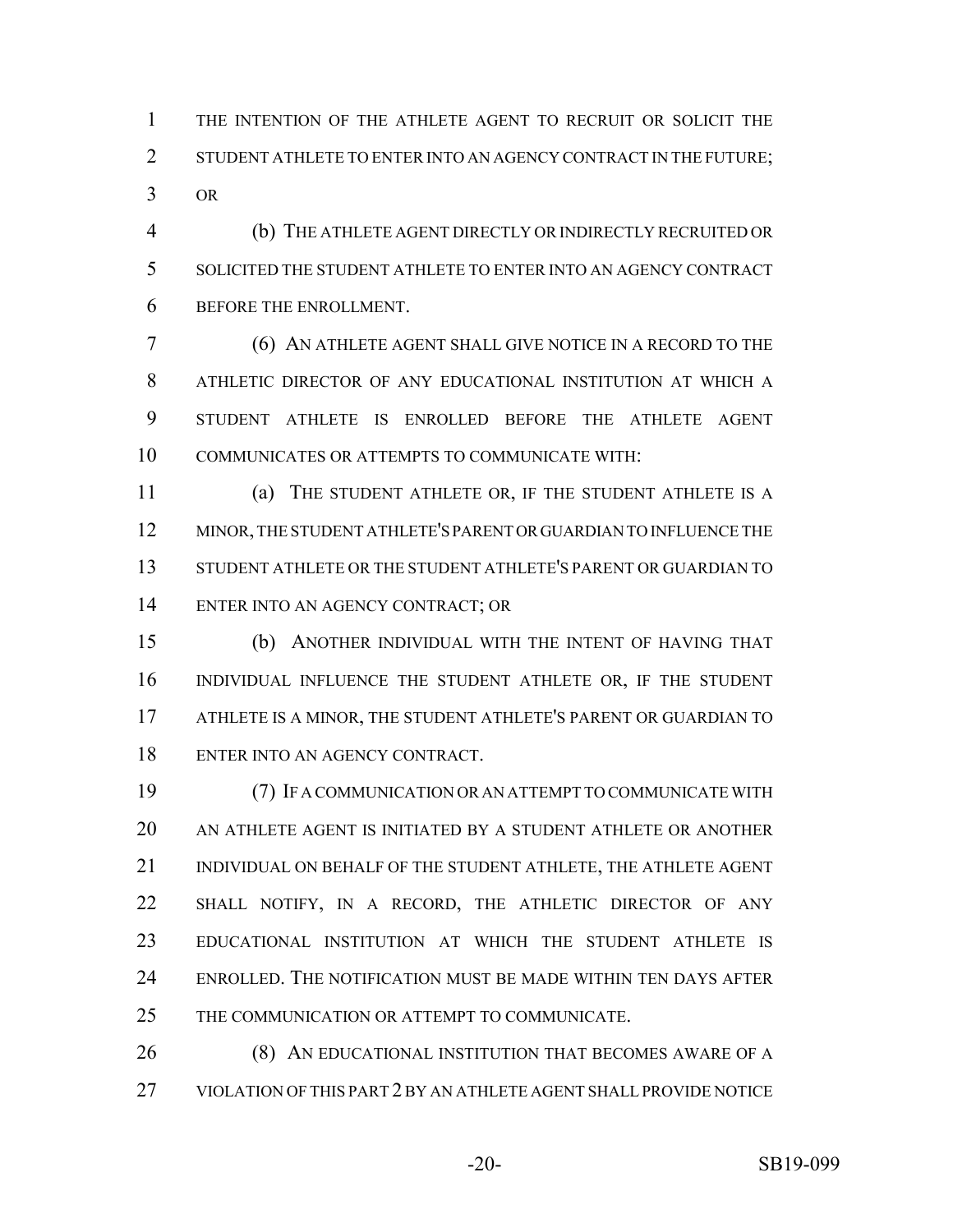OF THE VIOLATION TO THE SECRETARY OF STATE AND ANY PROFESSIONAL LEAGUE OR PLAYERS ASSOCIATION WITH WHICH THE EDUCATIONAL INSTITUTION IS AWARE THE ATHLETE AGENT IS LICENSED OR REGISTERED.

 **23-16-212. Student athlete's right to cancel.** (1) A STUDENT ATHLETE OR, IF THE STUDENT ATHLETE IS A MINOR, THE STUDENT ATHLETE'S PARENT OR GUARDIAN MAY:

 (a) CANCEL AN AGENCY CONTRACT BY GIVING NOTICE IN A RECORD OF CANCELLATION TO THE ATHLETE AGENT WITHIN FOURTEEN DAYS AFTER THE CONTRACT IS SIGNED; AND

(b) NOT WAIVE THE RIGHT TO CANCEL AN AGENCY CONTRACT.

 (2) IF A STUDENT ATHLETE, PARENT, OR GUARDIAN CANCELS AN AGENCY CONTRACT, THE STUDENT ATHLETE, PARENT, OR GUARDIAN IS 13 NOT REQUIRED TO PAY ANY CONSIDERATION UNDER THE CONTRACT OR RETURN ANY CONSIDERATION RECEIVED FROM THE ATHLETE AGENT TO INFLUENCE THE STUDENT ATHLETE TO ENTER INTO THE AGENCY CONTRACT.

 **23-16-213. Required records.** (1) AN ATHLETE AGENT SHALL CREATE AND RETAIN THE FOLLOWING RECORDS FOR A PERIOD OF FIVE YEARS:

**(a) THE NAME AND ADDRESS OF EACH INDIVIDUAL REPRESENTED** 21 BY THE ATHLETE AGENT:

22 (b) EACH AGENCY CONTRACT ENTERED INTO BY THE ATHLETE AGENT; AND

**(c)** THE DIRECT COSTS INCURRED BY THE ATHLETE AGENT IN THE RECRUITMENT OR SOLICITATION OF EACH STUDENT ATHLETE TO ENTER INTO AN AGENCY CONTRACT.

27 (2) THE RECORDS DESCRIBED IN SUBSECTION (1) OF THIS SECTION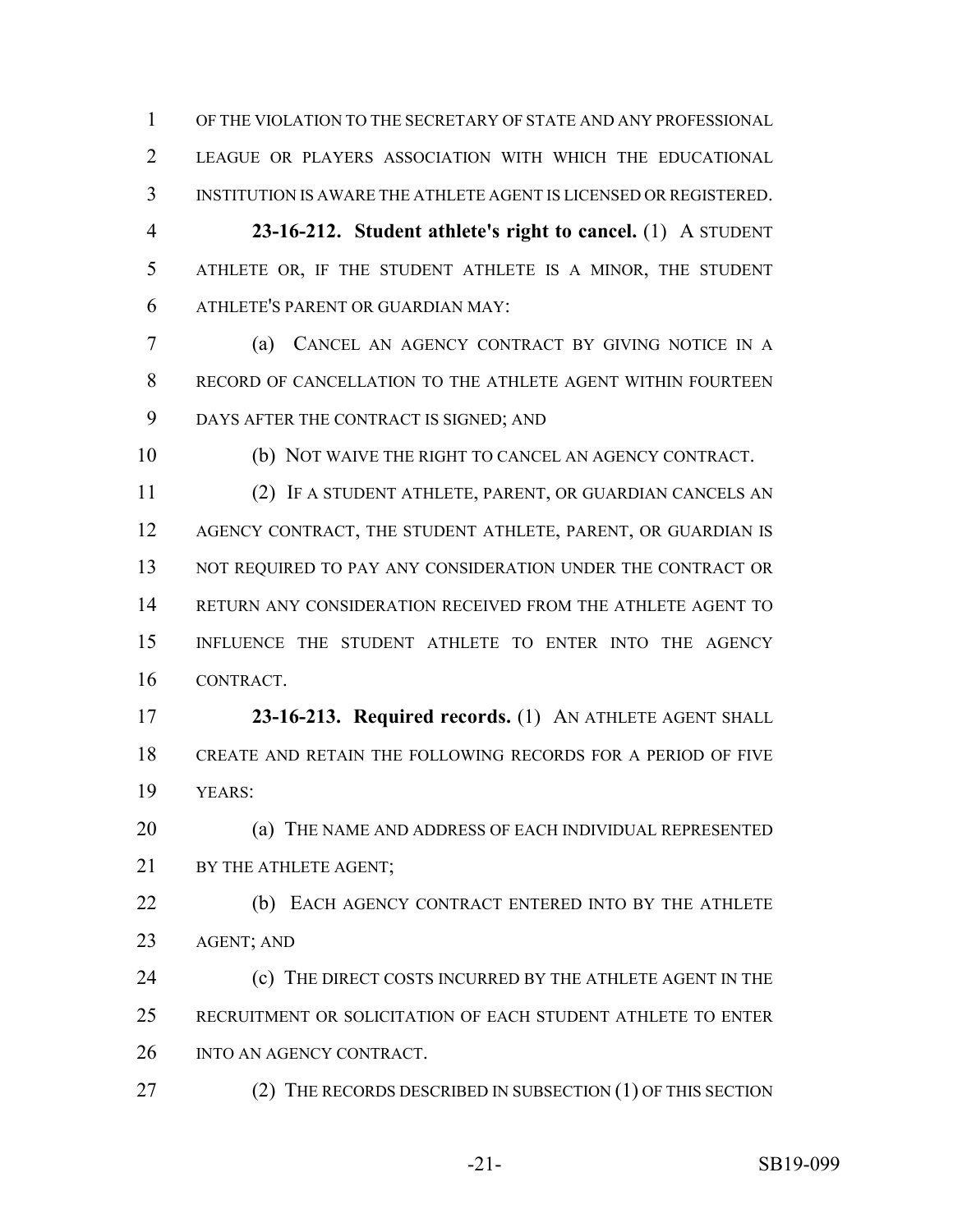ARE OPEN TO INSPECTION BY THE SECRETARY OF STATE DURING NORMAL BUSINESS HOURS.

 **23-16-214. Prohibited conduct - definition.** (1) EXCEPT AS PROVIDED IN SUBSECTION (3) OF THIS SECTION, AN ATHLETE AGENT, WITH THE INTENT TO INFLUENCE A STUDENT ATHLETE OR, IF THE STUDENT ATHLETE IS A MINOR, THE STUDENT ATHLETE'S PARENT OR GUARDIAN TO ENTER INTO AN AGENCY CONTRACT, MAY NOT TAKE ANY OF THE FOLLOWING ACTIONS OR ENCOURAGE ANY OTHER INDIVIDUAL TO TAKE OR ASSIST ANY OTHER INDIVIDUAL IN TAKING ANY OF THE FOLLOWING ACTIONS ON BEHALF OF THE ATHLETE AGENT:

 (a) GIVE MATERIALLY FALSE OR MISLEADING INFORMATION OR MAKE A MATERIALLY FALSE PROMISE OR REPRESENTATION;

 (b) FURNISH ANYTHING OF VALUE TO A STUDENT ATHLETE BEFORE 14 THE STUDENT ATHLETE ENTERS INTO THE AGENCY CONTRACT; OR

 (c) FURNISH ANYTHING OF VALUE TO ANY INDIVIDUAL OTHER THAN THE STUDENT ATHLETE OR ANOTHER REGISTERED ATHLETE AGENT.

 (2) AN ATHLETE AGENT MAY NOT INTENTIONALLY DO ANY OF THE FOLLOWING ACTIONS OR ENCOURAGE ANY OTHER INDIVIDUAL TO DO ANY OF THE FOLLOWING ACTIONS ON BEHALF OF THE ATHLETE AGENT:

 (a) INITIATE CONTACT, DIRECTLY OR INDIRECTLY, WITH A STUDENT ATHLETE OR, IF THE STUDENT ATHLETE IS A MINOR, THE STUDENT ATHLETE'S PARENT OR GUARDIAN TO RECRUIT OR SOLICIT THE STUDENT ATHLETE OR THE STUDENT ATHLETE'S PARENT OR GUARDIAN TO ENTER INTO AN AGENCY CONTRACT UNLESS THE ATHLETE AGENT IS PROPERLY 25 REGISTERED PURSUANT TO THIS PART 2;

 (b) FAIL TO CREATE, RETAIN, OR PERMIT INSPECTION OF THE 27 RECORDS REQUIRED TO BE RETAINED BY SECTION 23-16-213;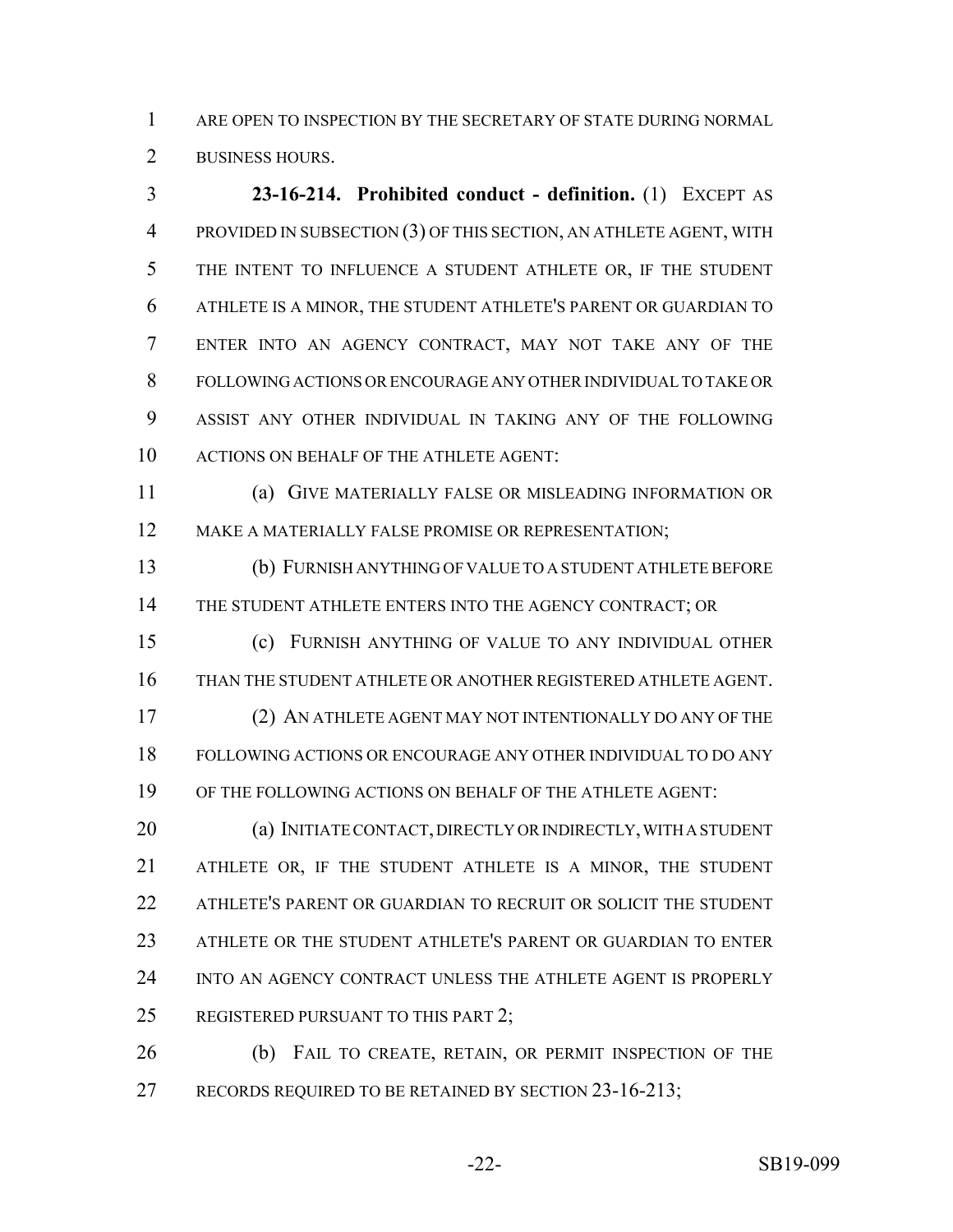(c) FAIL TO REGISTER WHEN REQUIRED BY SECTION 23-16-204;

2 (d) PROVIDE MATERIALLY FALSE OR MISLEADING INFORMATION IN AN APPLICATION FOR REGISTRATION OR RENEWAL OF REGISTRATION;

(e) PREDATE OR POSTDATE AN AGENCY CONTRACT; OR

 (f) FAIL TO NOTIFY A STUDENT ATHLETE OR, IF THE STUDENT ATHLETE IS A MINOR, THE STUDENT ATHLETE'S PARENT OR GUARDIAN BEFORE THE STUDENT ATHLETE OR THE STUDENT ATHLETE'S PARENT OR GUARDIAN SIGNS AN AGENCY CONTRACT FOR A PARTICULAR SPORT THAT THE SIGNING MAY MAKE THE STUDENT ATHLETE INELIGIBLE TO PARTICIPATE AS A STUDENT ATHLETE IN THAT SPORT.

 (3) (a) AS USED IN THIS SUBSECTION (3), "CERTIFIED ATHLETE AGENT" MEANS AN ATHLETE AGENT REGISTERED UNDER THIS PART 2 WHO IS CERTIFIED TO BE AN ATHLETE AGENT IN A PARTICULAR SPORT BY A NATIONAL ASSOCIATION THAT PROMOTES OR REGULATES INTERCOLLEGIATE ATHLETICS AND ESTABLISHES ELIGIBILITY STANDARDS FOR PARTICIPATION BY A STUDENT ATHLETE IN THAT SPORT.

 (b) A CERTIFIED ATHLETE AGENT MAY PAY EXPENSES INCURRED 18 BEFORE THE SIGNING OF AN AGENCY CONTRACT BY A STUDENT ATHLETE, A FAMILY MEMBER OF THE STUDENT ATHLETE, OR AN INDIVIDUAL OF A CLASS OF INDIVIDUALS AUTHORIZED TO RECEIVE THE EXPENSES BY THE NATIONAL ASSOCIATION THAT CERTIFIED THE AGENT IF THE EXPENSES ARE:

 (I) FOR THE BENEFIT OF AN ATHLETE WHO IS A MEMBER OF A CLASS OF ATHLETES AUTHORIZED TO RECEIVE THE BENEFIT BY THE NATIONAL ASSOCIATION THAT CERTIFIED THE AGENT;

26 (II) OF A TYPE AUTHORIZED TO BE PAID BY A CERTIFIED ATHLETE AGENT BY THE NATIONAL ASSOCIATION THAT CERTIFIED THE AGENT; AND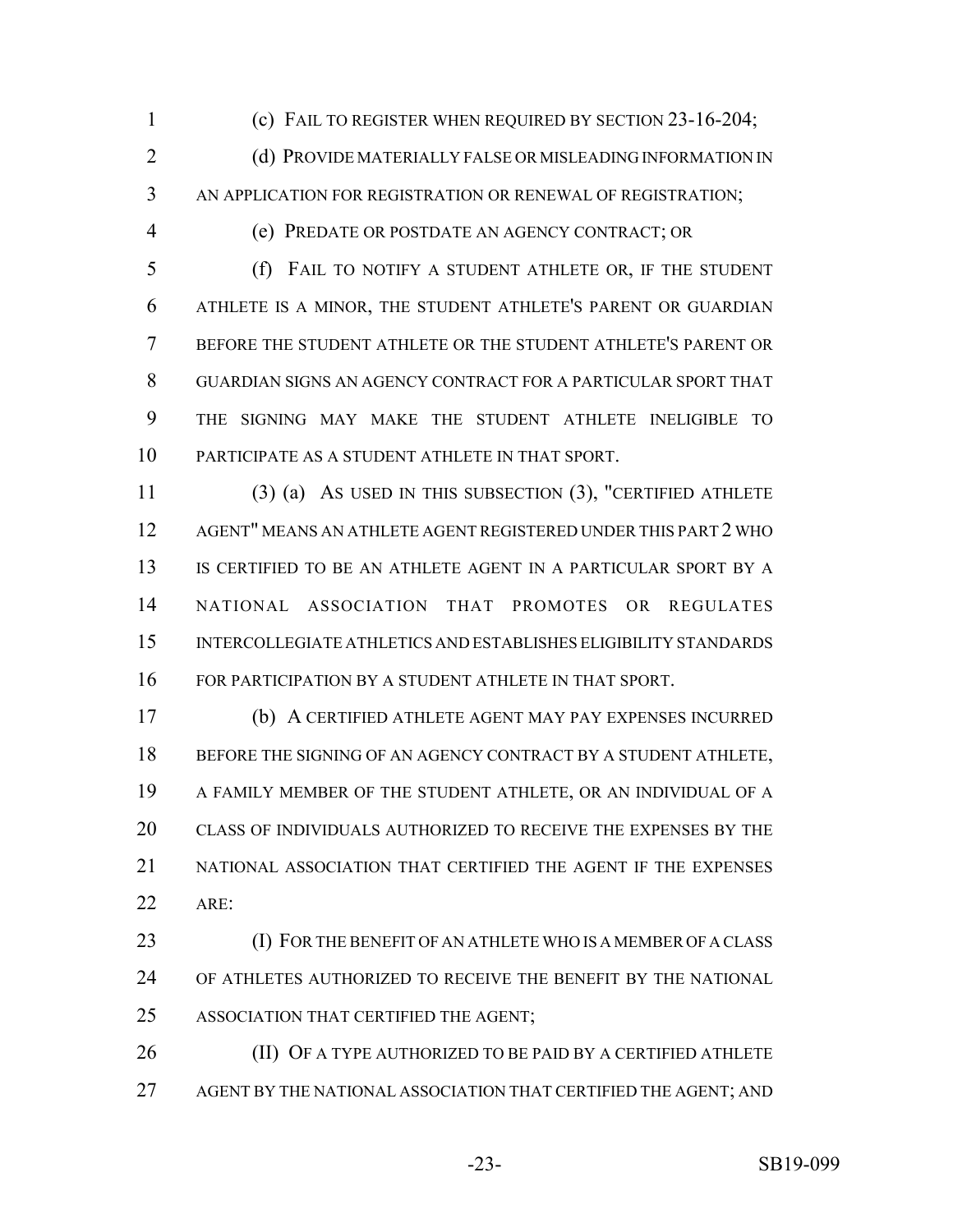(III) FOR A PURPOSE AUTHORIZED BY THE NATIONAL ASSOCIATION THAT CERTIFIED THE AGENT.

 **23-16-215. Criminal penalties.** AN ATHLETE AGENT WHO VIOLATES SECTION 23-16-214 COMMITS A CLASS 2 MISDEMEANOR AND SHALL BE PUNISHED AS PROVIDED IN SECTION 18-1.3-501 FOR THE FIRST OFFENSE, AND COMMITS A CLASS 6 FELONY AND SHALL BE PUNISHED AS PROVIDED IN SECTION 18-1.3-401 FOR A SECOND OR SUBSEQUENT OFFENSE.

 **23-16-216. Civil remedy.** (1) AN EDUCATIONAL INSTITUTION OR STUDENT ATHLETE MAY BRING AN ACTION FOR DAMAGES AGAINST AN ATHLETE AGENT IF THE EDUCATIONAL INSTITUTION OR STUDENT ATHLETE IS ADVERSELY AFFECTED BY AN ACT OR OMISSION OF THE ATHLETE AGENT IN VIOLATION OF THIS PART 2.AN EDUCATIONAL INSTITUTION OR STUDENT ATHLETE IS ADVERSELY AFFECTED BY AN ACT OR OMISSION OF AN ATHLETE AGENT ONLY IF, BECAUSE OF THE ACT OR OMISSION, THE EDUCATIONAL INSTITUTION OR AN INDIVIDUAL WHO WAS A STUDENT ATHLETE AT THE TIME OF THE ACT OR OMISSION AND WHO WAS ALSO ENROLLED IN THE EDUCATIONAL INSTITUTION:

 (a) IS SUSPENDED OR DISQUALIFIED FROM PARTICIPATION IN AN INTERSCHOLASTIC OR INTERCOLLEGIATE SPORTS EVENT BY OR UNDER THE RULES OF A STATE OR NATIONAL FEDERATION OR ASSOCIATION THAT PROMOTES OR REGULATES INTERSCHOLASTIC OR INTERCOLLEGIATE SPORTS; OR

(b) SUFFERS FINANCIAL DAMAGE.

 (2) A PLAINTIFF THAT PREVAILS IN AN ACTION UNDER THIS SECTION MAY RECOVER COSTS AND REASONABLE ATTORNEY FEES. AN ATHLETE AGENT FOUND LIABLE UNDER THIS SECTION FORFEITS ANY RIGHT OF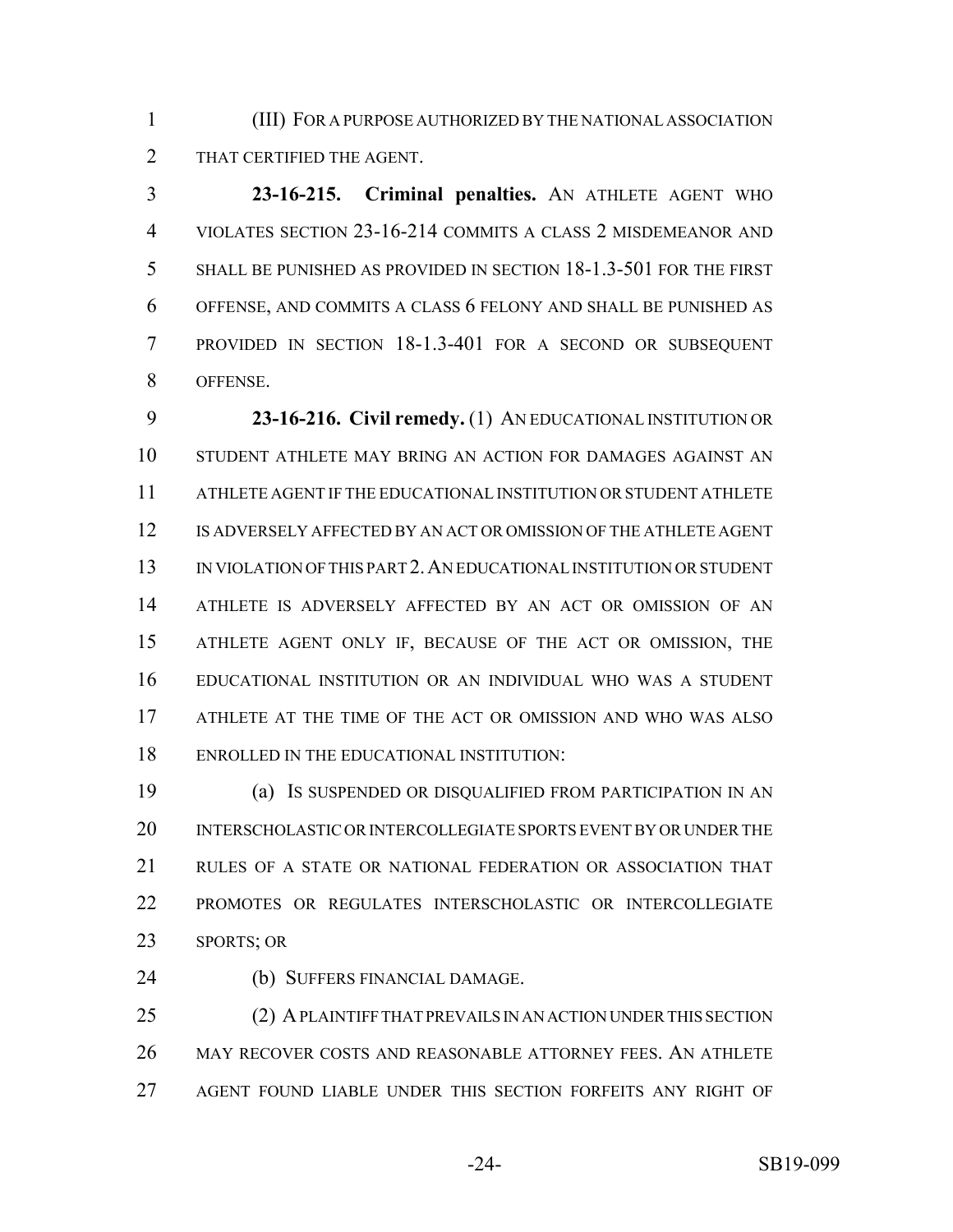PAYMENT FOR ANYTHING OF BENEFIT OR VALUE PROVIDED TO THE STUDENT ATHLETE AND SHALL REFUND ANY CONSIDERATION PAID TO THE ATHLETE AGENT BY OR ON BEHALF OF THE STUDENT ATHLETE.

 (3) A VIOLATION OF THIS PART 2 IS A DECEPTIVE TRADE PRACTICE PURSUANT TO SECTION 6-1-105 (1)(kkk).

 **23-16-217. Civil penalty.** ON MOTION OF THE ATTORNEY GENERAL OR THE DISTRICT ATTORNEY, THE COURT MAY IMPOSE A CIVIL PENALTY OF NOT LESS THAN TWENTY-FIVE THOUSAND DOLLARS BUT NOT MORE THAN FIFTY THOUSAND DOLLARS FOR A VIOLATION OF THIS PART 2. MONEY COLLECTED UNDER THIS SECTION SHALL BE TRANSMITTED TO THE STATE TREASURER AND CREDITED TO THE GENERAL FUND.

 **23-16-218. Uniformity of application and construction.** IN APPLYING AND CONSTRUING THIS UNIFORM ACT, CONSIDERATION MUST BE GIVEN TO THE NEED TO PROMOTE UNIFORMITY OF THE LAW WITH RESPECT TO ITS SUBJECT MATTER AMONG STATES THAT ENACT IT.

 **23-16-219. Relation to electronic signatures in global and national commerce act.** THIS PART 2 MODIFIES, LIMITS, OR SUPERSEDES THE FEDERAL "ELECTRONIC SIGNATURES IN GLOBAL AND NATIONAL COMMERCE ACT", 15 U.S.C. SEC. 7001 ET SEQ., BUT DOES NOT MODIFY, 20 LIMIT, OR SUPERSEDE SECTION 101 (c) OF THAT ACT, 15 U.S.C. SEC. 7001 21 (c), OR AUTHORIZE ELECTRONIC DELIVERY OF ANY OF THE NOTICES DESCRIBED IN SECTION 103 (b) OF THAT ACT, 15 U.S.C. SEC. 7003 (b).

 **23-16-220. Athlete agents registration fund - gifts, grants, donations - software.** (1)(a) THE ATHLETE AGENTS REGISTRATION FUND, 25 REFERRED TO IN THIS SECTION AS THE "FUND", IS HEREBY CREATED IN THE STATE TREASURY. THE SECRETARY OF STATE SHALL TRANSFER ALL FEES COLLECTED PURSUANT TO THIS PART 2 TO THE STATE TREASURER, WHO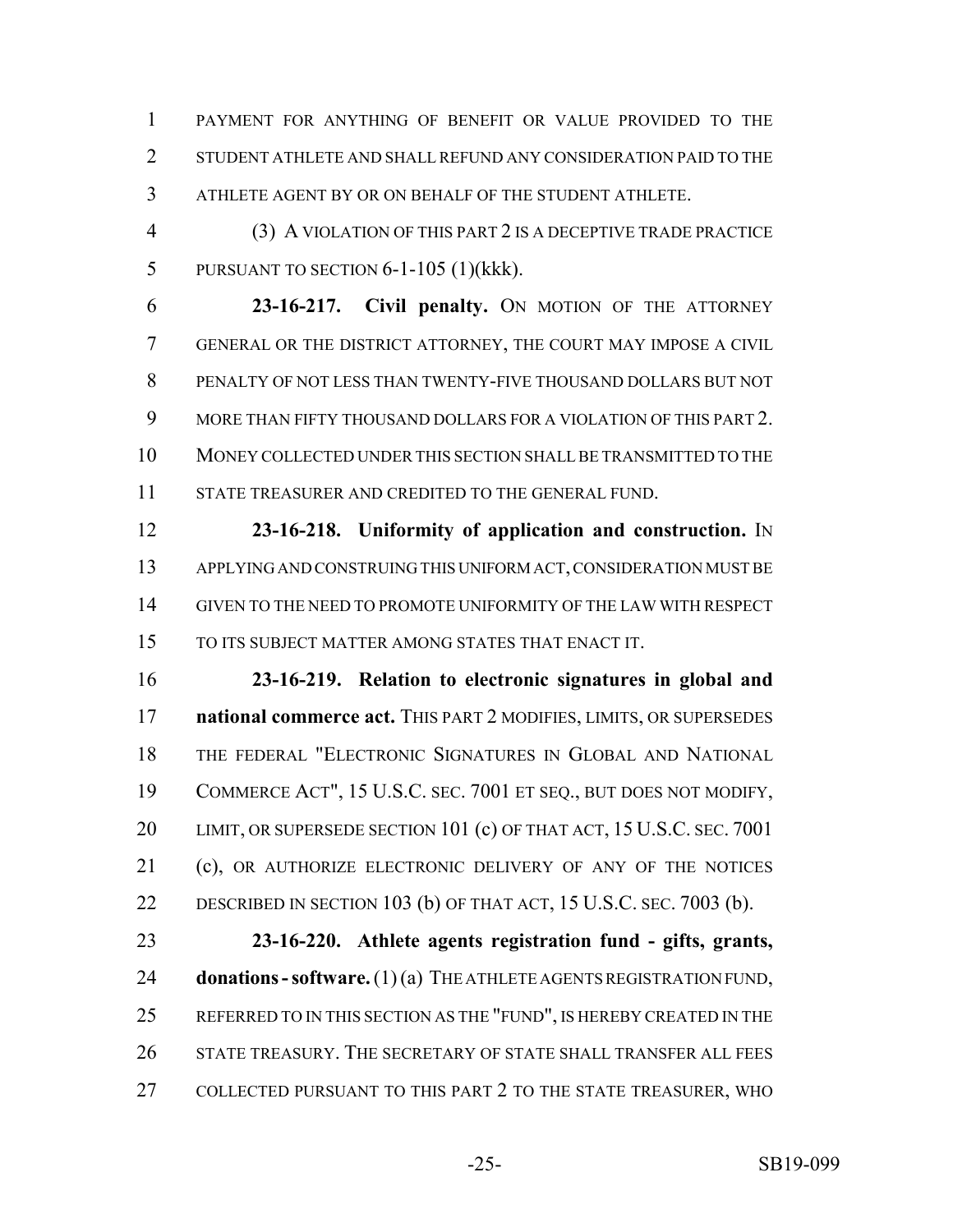SHALL CREDIT THEM TO THE FUND. THE FUND CONSISTS OF ALL FEES CREDITED TO THE FUND PURSUANT TO THIS SECTION AND ANY OTHER MONEY THAT THE GENERAL ASSEMBLY MAY APPROPRIATE OR TRANSFER TO THE FUND.

 (b) THE STATE TREASURER SHALL CREDIT ALL INTEREST AND INCOME DERIVED FROM THE DEPOSIT AND INVESTMENT OF MONEY IN THE FUND TO THE FUND.

8 (c) SUBJECT TO ANNUAL APPROPRIATION BY THE GENERAL ASSEMBLY, THE SECRETARY OF STATE MAY EXPEND MONEY FROM THE 10 FUND TO ADMINISTER THIS PART 2.

 (2) THE SECRETARY OF STATE MAY SEEK, ACCEPT, AND EXPEND GIFTS, GRANTS, OR DONATIONS FROM PRIVATE OR PUBLIC SOURCES FOR THE PURPOSES OF THIS PART 2.

 (3) TO REDUCE THE FISCAL IMPACTS OF ADMINISTERING THIS PART 2 AND IN FURTHERANCE OF THE DUTIES SPECIFIED IN SECTION 23-16-205 (4), THE SECRETARY OF STATE IS AUTHORIZED AND ENCOURAGED TO COORDINATE WITH THE ADMINISTRATORS OF ATHLETE AGENT REGISTRATION PROGRAMS IN OTHER STATES REGARDING COST-EFFECTIVE MEANS TO REGISTER ATHLETE AGENTS, INCLUDING THE SHARING OF NECESSARY SOFTWARE.

 **23-16-221. Repeal of part.** THIS PART 2 IS REPEALED, EFFECTIVE 22 SEPTEMBER 1, 2027. BEFORE THE REPEAL, THIS PART 2 IS SCHEDULED FOR REVIEW IN ACCORDANCE WITH SECTION 24-34-104.

 **SECTION 2.** In Colorado Revised Statutes, 23-16-104, **amend** 25 (1) introductory portion and  $(1)(d)$  as follows:

 **23-16-104. Agent contracts - contents - notice - termination.** 27 (1) In addition to the requirements specified in section  $23-16-209$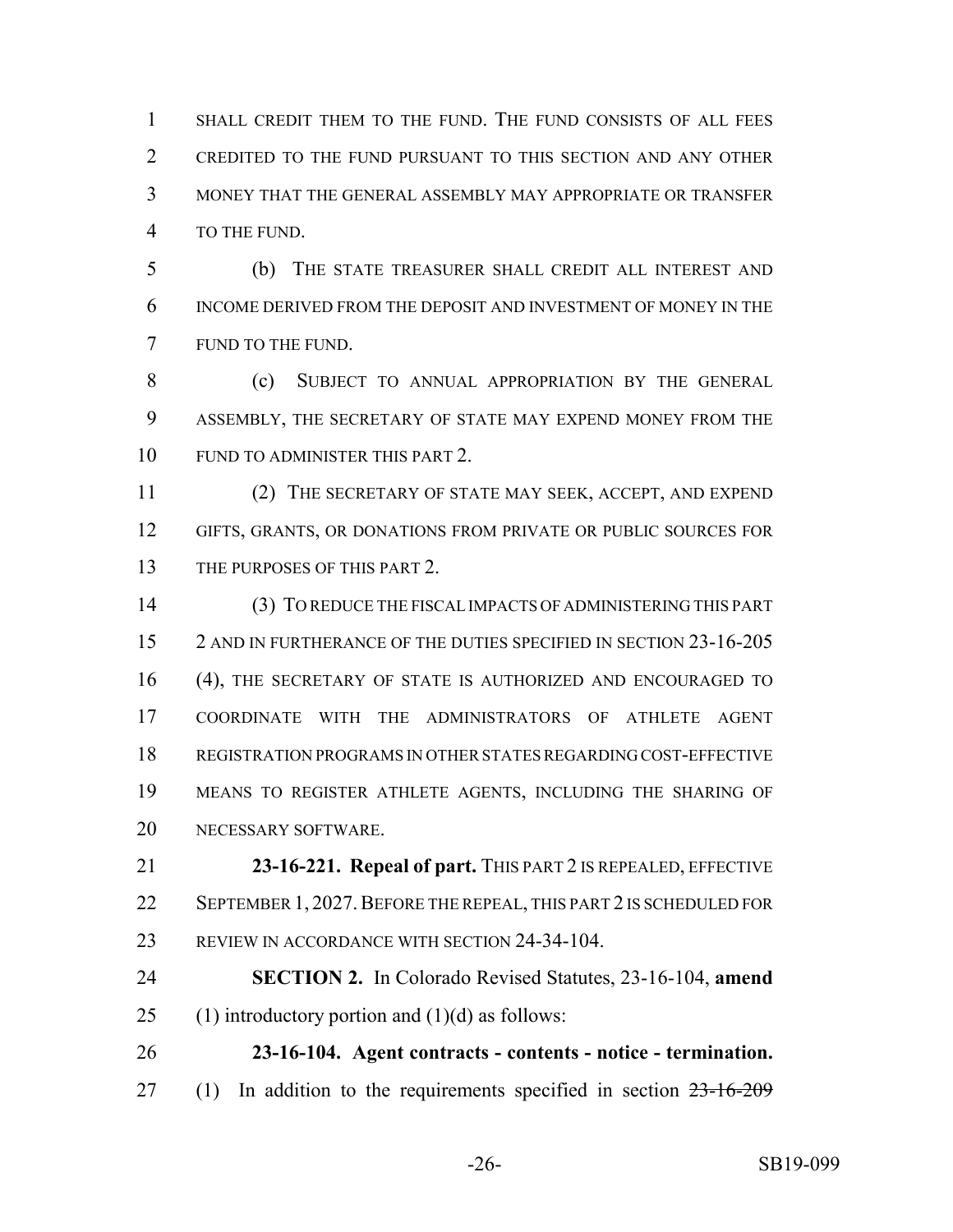23-16-210 for contracts with athlete agents, any agent contract entered 2 into between an athlete agent and a student athlete shall MUST also include:

 (d) In addition to the warning required to be given to the student 5 athlete as specified in section  $23-16-209$  (c) 23-16-210 (3), the following statement in at least ten-point type that is bold-faced, capitalized, underlined, or otherwise conspicuously set out from surrounding written material:

| 9  | <b>WARNING TO STUDENT ATHLETE:</b>                                          |
|----|-----------------------------------------------------------------------------|
| 10 | DO NOT SIGN THIS CONTRACT UNTIL YOU                                         |
| 11 | HAVE READ IT OR IF IT CONTAINS BLANK                                        |
| 12 | SPACES. DO NOT SIGN THIS CONTRACT IF IT                                     |
| 13 | DOES NOT SPECIFY ALL OF THE GUARANTEES                                      |
| 14 | MADE TO YOU BY THE ATHLETE AGENT. IF                                        |
| 15 | YOU DECIDE THAT YOU DO NOT WISH TO                                          |
| 16 | PURCHASE THE SERVICES OF THE ATHLETE                                        |
| 17 | <b>AGENT, YOU MAY CANCEL THIS CONTRACT BY</b>                               |
| 18 | NOTIFYING THE ATHLETE AGENT IN WRITING                                      |
| 19 | OF YOUR DESIRE TO CANCEL THE CONTRACT                                       |
| 20 | WITHIN FOURTEEN DAYS AFTER THE DATE ON                                      |
| 21 | WHICH YOU SIGN THIS CONTRACT.                                               |
| 22 | SECTION 3. In Colorado Revised Statutes, 24-34-104, add                     |
| 23 | $(28)(a)(III)$ as follows:                                                  |
| 24 | 24-34-104. General assembly review of regulatory agencies                   |
| 25 | and functions for repeal, continuation, or reestablishment - legislative    |
| 26 | declaration - repeal. $(28)(a)$ The following agencies, functions, or both, |
| 27 | are scheduled for repeal on September 1, 2027:                              |
|    |                                                                             |